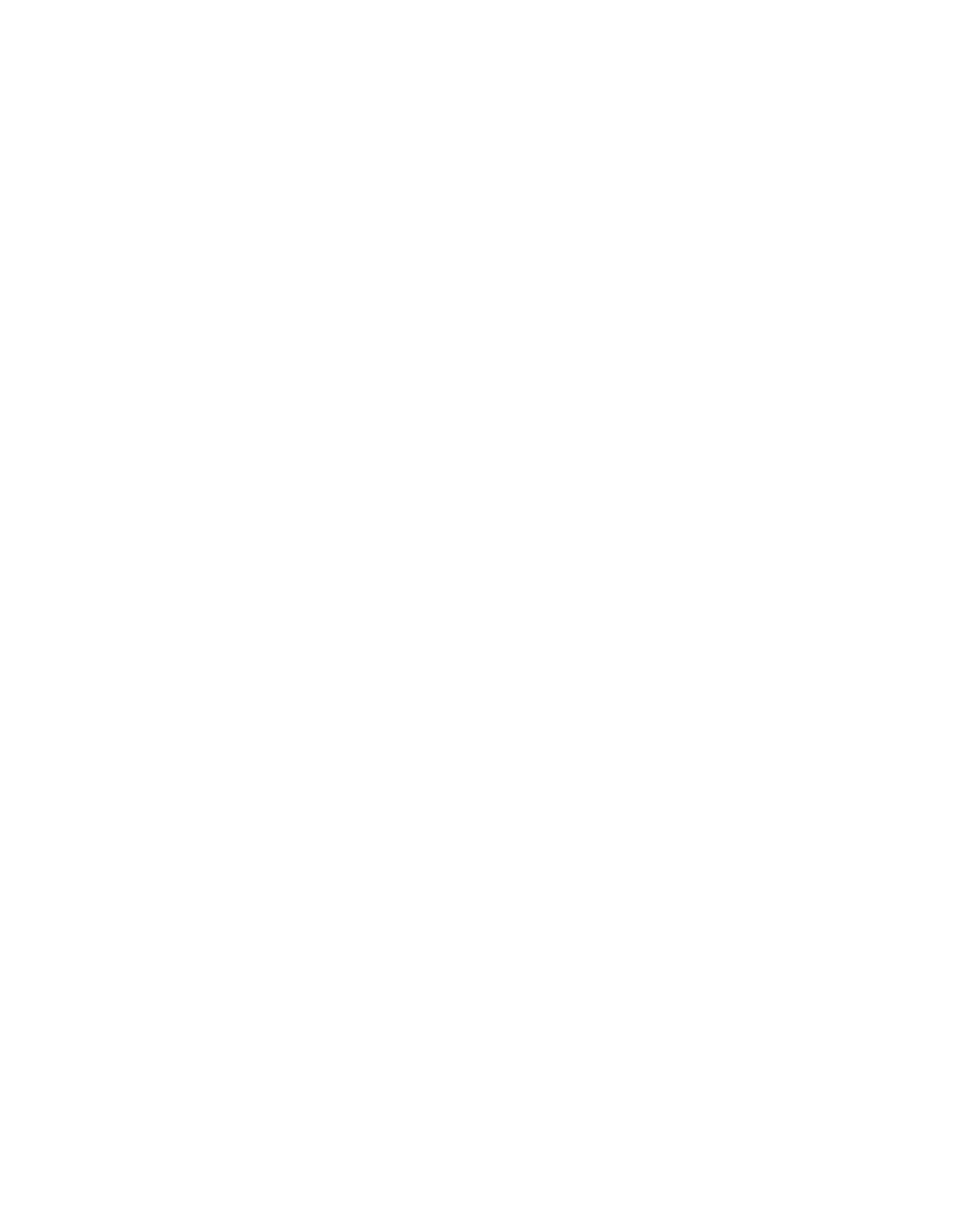## **41st Central Canadian Symposium on Water Quality Research**

#### Program Schedule and Presentations

#### Sunday, February 12, 2006

|                      | <b>CCIW Boardroom (L205)</b> |  |
|----------------------|------------------------------|--|
| 14:00<br>to<br>19:00 | <b>CAWQ Board Meeting</b>    |  |

#### Monday, February 13, 2006

| 7:45  | <b>Main Mall</b>                                                                                                                                                      | Registration<br>$\bullet$                                                                                                                                                                               |                                                                                                                                                   |
|-------|-----------------------------------------------------------------------------------------------------------------------------------------------------------------------|---------------------------------------------------------------------------------------------------------------------------------------------------------------------------------------------------------|---------------------------------------------------------------------------------------------------------------------------------------------------|
|       |                                                                                                                                                                       | <b>Poster Installation</b>                                                                                                                                                                              |                                                                                                                                                   |
|       |                                                                                                                                                                       | <b>Auditorium</b>                                                                                                                                                                                       |                                                                                                                                                   |
| 8:30  |                                                                                                                                                                       | <b>Opening Remarks:</b> Dr. Yves Comeau, President, Canadian Association on Water Quality                                                                                                               |                                                                                                                                                   |
| 8:35  |                                                                                                                                                                       | Welcome to the National Water Research Institute and Introduction of NWRI Distinguished                                                                                                                 |                                                                                                                                                   |
|       | Speaker: Dr. John Carey, Director General, NWRI                                                                                                                       |                                                                                                                                                                                                         |                                                                                                                                                   |
| 8:45  |                                                                                                                                                                       | Second Annual NWRI Distinguished Speaker Series and CAWQ Plenary Lecture:                                                                                                                               |                                                                                                                                                   |
|       |                                                                                                                                                                       | Dr. Steve Hrudey, Professor of Environmental Health Sciences                                                                                                                                            |                                                                                                                                                   |
|       | Faculty of Medicine and Dentistry, University of Alberta                                                                                                              | "From Walkerton to Kashechewan - Is Safe Drinking Water Really So Difficult?"                                                                                                                           |                                                                                                                                                   |
|       | <b>Auditorium</b>                                                                                                                                                     | <b>South Seminar</b>                                                                                                                                                                                    | <b>North Seminar</b>                                                                                                                              |
|       | <b>Biological Assessment of</b>                                                                                                                                       | <b>Recent Developments in</b>                                                                                                                                                                           | <b>Urban Water Management</b>                                                                                                                     |
|       | <b>Water Quality</b>                                                                                                                                                  | <b>Analytical Techniques</b>                                                                                                                                                                            |                                                                                                                                                   |
|       | <b>Chairs</b>                                                                                                                                                         | <b>Chairs</b>                                                                                                                                                                                           | <b>Chairs</b>                                                                                                                                     |
|       | <b>Rob Kent and Sylvie St-Jean</b>                                                                                                                                    | <b>Ed Sverko and Brian Smith</b>                                                                                                                                                                        | Kirsten Exall and Hongde Zhou                                                                                                                     |
| 9:30  | A.R. Goold and P.F. Lee<br>Toxicity investigations on a pit-lake<br>in Northwestern Ontario, Canada                                                                   | S.J. Brown, C.J. Ptacek, G. Bickerton,<br>and S. Backus<br>Analysis of perchlorate, iodide, and<br>nitrate in water using ion<br>chromatography and electrospray<br>triple quadrupole mass spectrometry | T.C. Tan, R.R. Farnood, B. Cairns,<br>and T. Mao<br>Effect of particle size on UV<br>disinfection performance                                     |
| 9:50  | O. Bykova, A. Laursen, V. Bostan,<br>and L. McCarthy<br>Do zebra mussels (Dreissena<br>polymorpha) alter lake water<br>chemistry in a way that favours<br>Microcystis | S. Huhtala, J. Nuutinen, B. Baars,<br>and M. Alaee<br>Application of low-pressure gas<br>chromatography MS/MS to the<br>determination of PBDEs                                                          | H.N. Yong, T. Mao, W. Cairns, and<br>R.R. Farnood<br>Using ultrasound as a pretreatment<br>in ultraviolet disinfection of<br>municipal wastewater |
| 10:10 | E.T. Howell<br>Fine-scale analysis of water quality<br>on the SE shores of Lake Huron:<br>relevance and approach                                                      | L. Bragg, G. Ouyang, W. Zhao, Z.Qin,<br>C. Marvin, M. Alaee, and J. Pawliszyn<br>Time-weighted average field sampling<br>with SPME devices                                                              | K. Wei and H. Zhou<br>Using ozone as a disinfectant for<br>food processing water treatment                                                        |

Note: Names appearing in red are presenters competing for the Philip H. Jones Award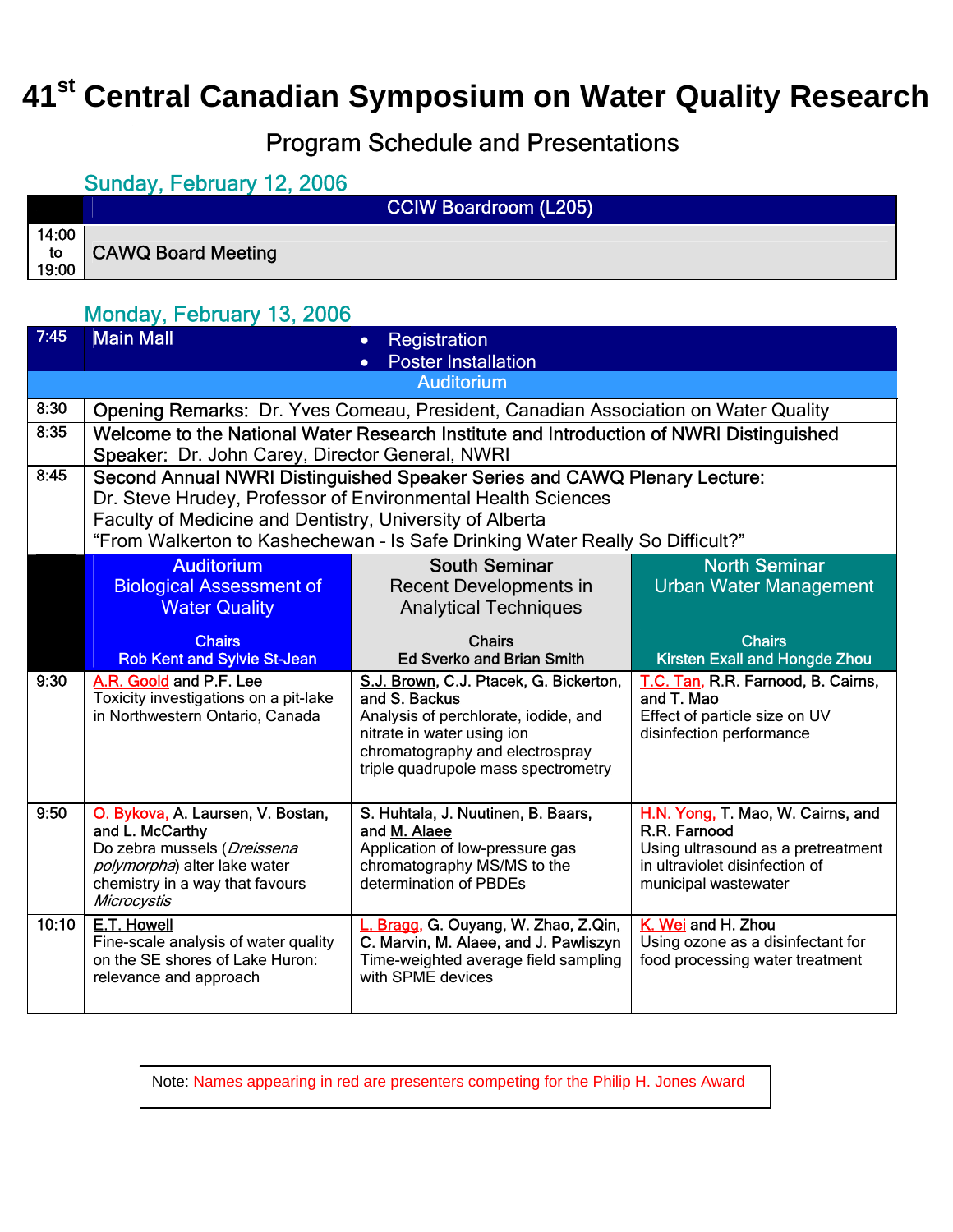| 10:30 |                                                                                                                                                                                                                                                                                     | <b>Health Break - Main Mall</b>                                                                                                                                                      |                                                                                                                                                                                                      |
|-------|-------------------------------------------------------------------------------------------------------------------------------------------------------------------------------------------------------------------------------------------------------------------------------------|--------------------------------------------------------------------------------------------------------------------------------------------------------------------------------------|------------------------------------------------------------------------------------------------------------------------------------------------------------------------------------------------------|
|       | <b>Auditorium</b><br><b>Biological Assessment of</b><br><b>Water Quality</b>                                                                                                                                                                                                        | <b>South Seminar</b><br><b>Recent Developments in</b><br><b>Analytical Techniques</b>                                                                                                | <b>North Seminar</b><br><b>Urban Water Management</b>                                                                                                                                                |
|       | <b>Chairs</b><br><b>Rob Kent and Sylvie St-Jean</b>                                                                                                                                                                                                                                 | <b>Chairs</b><br><b>Ed Sverko and Brian Smith</b>                                                                                                                                    | <b>Chairs</b><br>Kirsten Exall and Hongde Zhou                                                                                                                                                       |
| 10:45 | T. Kon, H. Lee, and J. Trevors<br>Investigating the sources of<br>microbial pollution of a posted<br>beach                                                                                                                                                                          | J. Arellano and J. Shao<br>Evaluation of the effectiveness of<br>larviciding chemicals for West Nile<br>virus control using the ELISA<br>microbiology technique                      | Y. de Lafontaine and C. Wiley<br><b>Ballast water treatment</b><br>technologies to minimize aquatic<br>species introduction: efficacy and<br>environmental risk                                      |
| 11:05 | A.S. Crowe, J.E. Milne, and T.A.<br>Edge<br>Sources of E. coli along the<br>beaches of southern Georgian Bay,<br>Ontario, Canada                                                                                                                                                    | E.J. Reiner, A.R. Boden, A. Mascalu,<br>and G. Ladwig<br>Analysis of persistent organic<br>pollutants in environmental samples<br>using two dimensional gas<br>chromatography (2DGC) | S. Larass, J. Mouthon-Bello, H.<br>Zhou, and H. Husain<br>Combining membrane bioreactors<br>with biological nutrient removal<br>processes for removing the<br>nutrients from municipal<br>wastewater |
| 11:25 | J.E. Milne and M.N. Charlton<br>Escherichia coli (E. coli) in pore<br>water of beach sand and nearshore<br>water at four beaches on Lake<br>Ontario and Hamilton Harbour                                                                                                            |                                                                                                                                                                                      | F. Fan and H. Zhou<br>Modelling of long-term irreversible<br>fouling in submerged membrane<br>bioreactors for municipal<br>wastewater treatment                                                      |
| 11:45 | S. Hill, P. Seto, J. Marsalek, and T.<br>Edge<br>Determination of the sources of<br>fecal pollution at Toronto beaches<br>using rep-PCR DNA fingerprinting                                                                                                                          |                                                                                                                                                                                      | J.-P. Nywening, H. Zhou, and H.<br>Husain<br>Influence of operating conditions on<br>fouling behaviours in membrane<br>bioreactor processes                                                          |
| 12:05 | Lunch - Main Mall                                                                                                                                                                                                                                                                   | <b>CAWQ Annual General Meeting - South Seminar Room</b>                                                                                                                              |                                                                                                                                                                                                      |
| 13:00 |                                                                                                                                                                                                                                                                                     | <b>Poster Session - Main Mall</b>                                                                                                                                                    |                                                                                                                                                                                                      |
|       | <b>Auditorium</b><br><b>Biological Assessment of</b><br><b>Water Quality</b>                                                                                                                                                                                                        | <b>South Seminar</b>                                                                                                                                                                 | <b>North Seminar</b><br><b>Urban Water Management</b>                                                                                                                                                |
|       | <b>Chairs</b><br><b>Rob Kent and Sylvie St-Jean</b>                                                                                                                                                                                                                                 |                                                                                                                                                                                      | <b>Chairs</b><br><b>Kirsten Exall and Hongde Zhou</b>                                                                                                                                                |
| 13:25 | I. Khan, V. Gannon, R. Kent, D.<br>Lapen, J. Miller, N. Neumann, R.<br>Phillips, W. Robertson, E. Topp, E.<br>van Bochove, and T. Edge<br>The National Agri-Environmental<br>Standards Initiative: occurrence of<br>waterborne pathogens in agriculture<br>watersheds across Canada |                                                                                                                                                                                      | B. Mondal and M. Warith<br>Shredded tire chips as packing<br>media in trickling filter system for<br>landfill leachate treatment                                                                     |
| 13:45 | J.L. Isaac-Renton, H. Schreier, V.<br>Gannon, T. Edge, C. Ong, and N.<br>Neumann<br>A comparison of the cumulative<br>impact of wildlife, land use, and<br>environment on three raw water<br>sources                                                                                |                                                                                                                                                                                      | Y.Y.J. Tan, M.A. Hashim, K.B.<br>Ramachandran<br>Biomass acclimatisation to<br>sequentially varying substrates in<br>an upflow anaerobic sludge blanket<br>(UASB) reactor                            |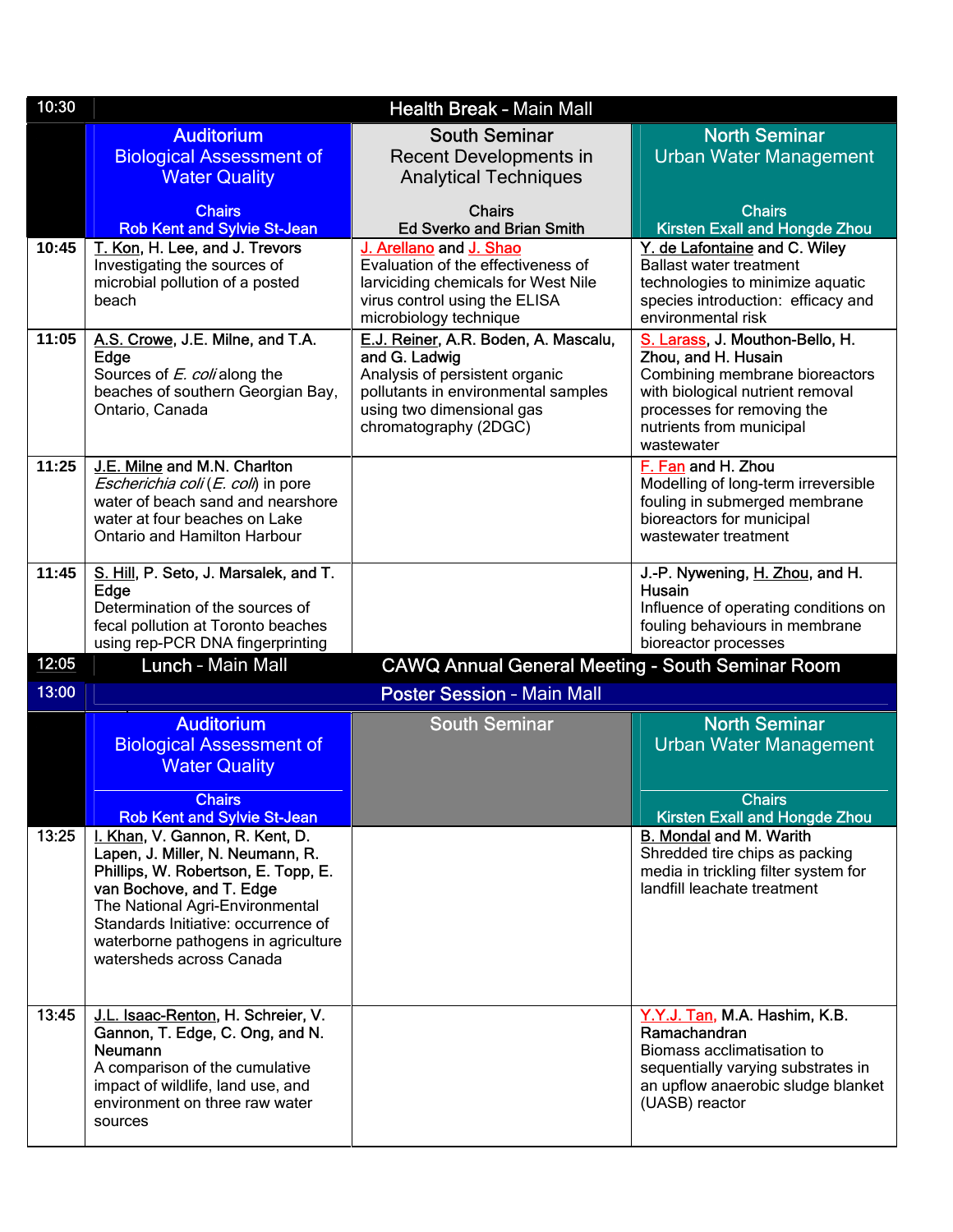| 14:05 |                                                                                                                                                                                                                                           |                                                                                                                                                                                                      | J. Kochany<br>Dissolved oxygen measurements<br>as a tool for optimization of SBR<br>operation treating high strength<br>wastewater                                                             |  |  |
|-------|-------------------------------------------------------------------------------------------------------------------------------------------------------------------------------------------------------------------------------------------|------------------------------------------------------------------------------------------------------------------------------------------------------------------------------------------------------|------------------------------------------------------------------------------------------------------------------------------------------------------------------------------------------------|--|--|
| 14:25 |                                                                                                                                                                                                                                           | <b>Health Break - Main Mall</b>                                                                                                                                                                      |                                                                                                                                                                                                |  |  |
|       | <b>Auditorium</b><br><b>Pharmaceuticals and</b><br><b>Personal Care Products</b>                                                                                                                                                          | <b>South Seminar</b><br><b>Linking Science and Policy</b>                                                                                                                                            | <b>North Seminar</b><br><b>Urban Water Management</b>                                                                                                                                          |  |  |
|       | <b>Chair</b><br><b>Joanne Parrott</b>                                                                                                                                                                                                     | <b>Chair</b><br><b>Karl Schaefer</b>                                                                                                                                                                 | <b>Chairs</b><br><b>Kirsten Exall and Hongde Zhou</b>                                                                                                                                          |  |  |
| 14:40 | J.J. Yang, S. Lemanik, E. Topp, P.<br>Yang, T. Ho, and S. Kleywegt<br>The determination of polycyclic and<br>nitro musks in aqueous and solid<br>matrices by gas chromatography-<br>time of flight-mass spectrometry                      | E. Hanna, T. Koveshnikova, E.<br>Kuruzc, E. Miller, and P. Victor<br>BENSIM: a stakeholder-driven model<br>of the benefits of environmental<br>clean-up projects                                     | Y. Weng, L.A. Robertson, L.<br>Lishman, J. Wood, S. Kok, V.<br>Pileggi, and S. Dickson<br>Investigation of optimum operating<br>conditions for recirculating sand<br>filters                   |  |  |
| 15:00 | V.K. Balakrishnan, A. Thomas, B.<br>Worfolk, J. Toito, K. Terry, and A.<br>Crowe<br>Developing solid phase<br>microextraction (SPME) techniques<br>for the determination of antibiotics<br>in wastewater                                  | J.A. Oleszkiewicz<br>Trends and research in biosolids<br>management in North America and in<br>the European Union                                                                                    | R. Sherif, W. Parker, K. Kennedy,<br>and P. Seto<br>Microaerobic pre-treatment of<br>extended air sewage sludge for the<br>enhanced destruction of pathogenic<br>bacteria in aerobic digestion |  |  |
| 15:20 | C. Carrara, C.J. Ptacek, W.D.<br>Robertson, D.W. Blowes, M.C.<br>Moncur, E. Sverko, J.<br>Schachtschneider, S. Cagampan,<br>H. Steer, and S. Backus<br>Pharmaceutical compounds in<br>septic systems and their mobility in<br>groundwater | L. Clayton and L. Gatzke<br><b>Credit Valley Conservation's</b><br>watershed report card                                                                                                             | I. Toreci, R.L. Droste, and K.J.<br>Kennedy<br>Preliminary work on the effect of<br>high temperature microwave<br>treatment on thickened waste<br>activated sludge characterization            |  |  |
| 15:40 | E.B. Dussault, V.K. Balakrishnan,<br>E. Sverko, K.R. Solomon, and P.K.<br><b>Sibley</b><br>Can sediment-borne<br>pharmaceuticals be toxic to benthic<br>invertebrates?                                                                    | M. Logan<br>Engaging the Muskoka Lakes<br>community in water quality<br>management through an interactive<br>scientific program and Internet-based<br>common map information exchange<br>application | J. Zheng and K. Kennedy<br>Effect of mild microwave<br>pretreatment on digestion of<br>primary sludge                                                                                          |  |  |
| 16:00 | H. Cabana, C. Alexandre, S.N.<br>Agathos, and J.P. Jones<br>Laccase mediated elimination of the<br>endocrine disrupting substance<br>Bisphenol A in a packed bed<br>bioreactor                                                            | A.M. Weselan and I. Smith<br>A provincial framework for risk<br>assessment - provincial guidance<br>materials                                                                                        |                                                                                                                                                                                                |  |  |
| 16:30 |                                                                                                                                                                                                                                           | <b>Poster Session - Main Mall</b>                                                                                                                                                                    |                                                                                                                                                                                                |  |  |
| 17:30 |                                                                                                                                                                                                                                           | <b>AGILENT TECHNOLOGIES RECEPTION</b>                                                                                                                                                                |                                                                                                                                                                                                |  |  |
|       | at Emma's Back Porch Pub<br>2084 Old Lakeshore Rd. (5 minute walk from Travelodge Hotel)                                                                                                                                                  |                                                                                                                                                                                                      |                                                                                                                                                                                                |  |  |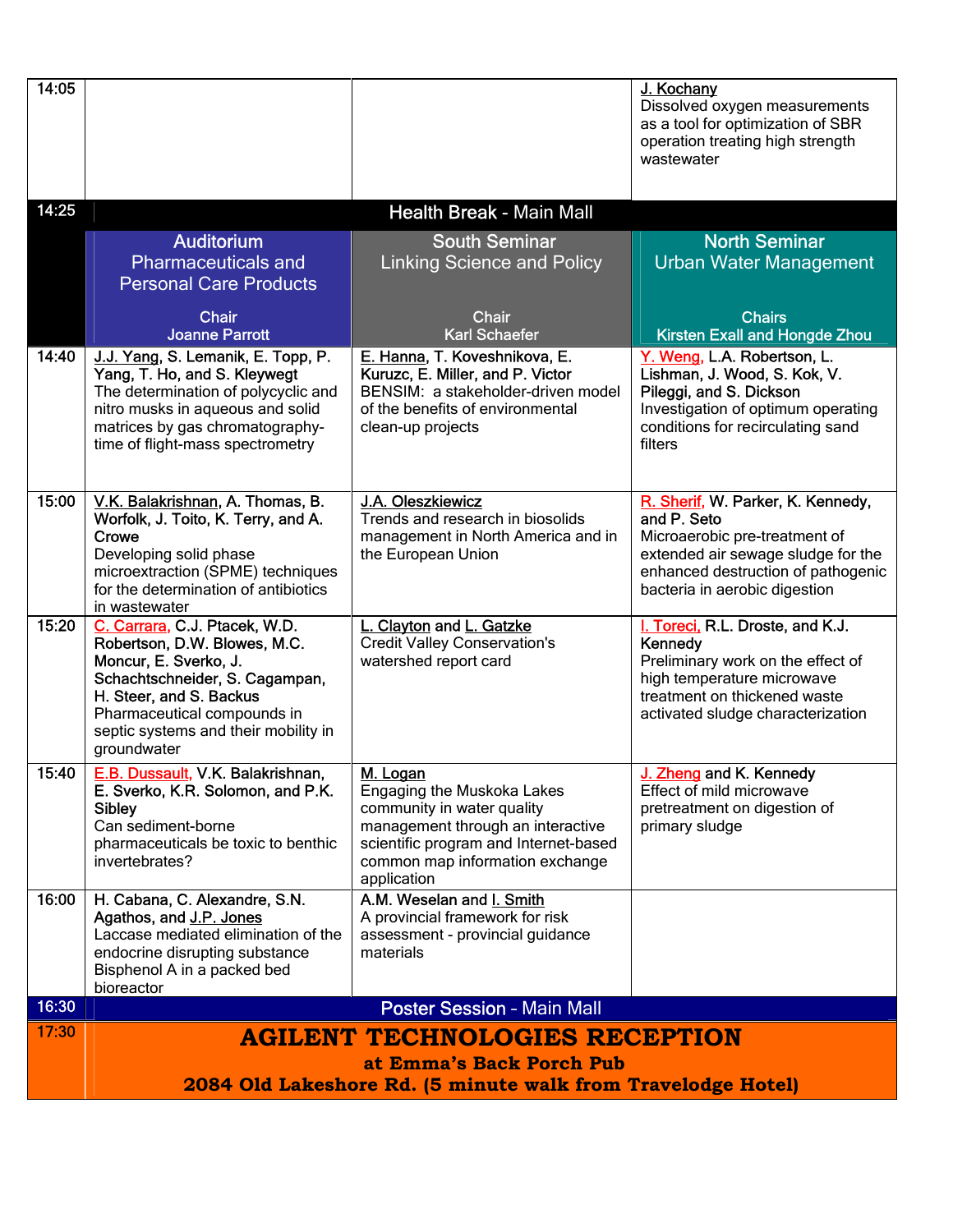#### Tuesday, February 14, 2006

| 07:30 | <b>Main Mall</b><br>Registration<br>$\bullet$                            |                                                              |                                                                       |
|-------|--------------------------------------------------------------------------|--------------------------------------------------------------|-----------------------------------------------------------------------|
|       | <b>CSD Boardroom (L231)</b>                                              | Job Fair to 15:15<br>$\bullet$                               |                                                                       |
|       | <b>Auditorium</b>                                                        | <b>South Seminar</b>                                         | <b>North Seminar</b>                                                  |
|       | <b>Emerging Contaminants</b>                                             | <b>Environmental Biotechnology</b>                           | <b>Environmental Modelling</b>                                        |
|       | <b>Issues</b>                                                            |                                                              |                                                                       |
|       | <b>Chairs</b>                                                            | <b>Chairs</b>                                                | <b>Chairs</b>                                                         |
|       | <b>Mehran Alaee and Eric Reiner</b>                                      | Jim Nicell and Wayne Parker                                  | Rajesh Seth and Raja Sengupta                                         |
| 8:00  | R.J. Letcher                                                             | M. Vancook                                                   | J. Dougherty, H. Breton, and R.                                       |
|       | An overview of brominated flame                                          | Wetlands as a tool for the remediation                       | Rithaler                                                              |
|       | retardants and other                                                     | of two proximal pit mine lakes in                            | Water quality strategy for the Credit                                 |
|       | organobromines in the environment:                                       | Northwestern Ontario                                         | <b>River Watershed</b>                                                |
| 8:20  | what has changed in recent years                                         | J. Higgins, M. Liner, A. Crolla, E.<br>Brunet, and R. Wallin | P.D. Luciani, J.Y. Li, and D.<br><b>Banting</b>                       |
|       |                                                                          | Off- and on-site engineered wetland                          | Distributed urban water stormwater                                    |
|       |                                                                          | pilot treatability testing of ammonia                        | modelling within GIS integrating                                      |
|       |                                                                          | and cyanide-contaminated gold mine                           | analytical probabilistic hydrologic                                   |
|       |                                                                          | tailings pond water                                          | models and digital imagery                                            |
| 8:40  | K. Fernie, L. Shutt, R. Letcher, G.                                      | J. Higgins, C. Kingsley, A. Crolla, and                      | I. Iskra and R.L. Droste                                              |
|       | Mayne, I. Ritchie, D. Bird, and K.                                       | A. Bachand                                                   | Parameter uncertainty of a                                            |
|       | <b>Drouillard</b>                                                        | Extremely efficient ammonia removals                         | watershed model                                                       |
|       | Changes in growth and thyroid<br>function of American kestrels           | in an aerated VSSF engineered<br>wetland                     |                                                                       |
|       | exposes to environmentally-relevant                                      |                                                              |                                                                       |
|       | polybrominated diphenyl ethers                                           |                                                              |                                                                       |
| 9:00  | P.A. Martin, G.J. Mayne, S.J.                                            | A. Steevensz, K.E. Taylor, N. Biswas,                        | <b>B. Kilgour and L. Stanfield</b>                                    |
|       | Bursian, V.P. Palace, and G. Tomy                                        | and J.K. Bewtra                                              | Defining reference conditions in                                      |
|       | Altered thyroid status and                                               | Enzymatic treatment of cresols using                         | streams by hindcasting along                                          |
|       | homeostatis of Vitamin A in mink                                         | Laccase SP504 with the aid of a                              | impairment gradients                                                  |
|       | (Mustela vison) exposed to a                                             | hydrophilic synthetic polymer,                               |                                                                       |
|       | commercial PBDE mixture                                                  | polyethylene glycol (PEG)                                    |                                                                       |
| 9:20  | G. MacInnis, M. Alaee, S. Huhtala,<br>M. Hewitt, G. Tomy, K. Law, and C. | K. Modaressi, K.E. Taylor, J.K.<br>Bewtra, and N. Biswas     | T. Dickinson and R. Rudra<br>Implications of climate change for       |
|       | Marvin                                                                   | Kinetic models of Laccase-mediated                           | stream sediment loads                                                 |
|       | Liquid chromatography-tandem                                             | removal of Bisphenol-A from water                            |                                                                       |
|       | mass spectrometry analysis of                                            |                                                              |                                                                       |
|       | brominated flame retardants                                              |                                                              |                                                                       |
| 9:40  | B. Gouteux, M. Alaee, S. Mabury,                                         | U. Khan and J. Nicell                                        | B. Gharabaghi, A. Fata, T. Van                                        |
|       | and D. Muir                                                              | Horseradish peroxidase-catalysed                             | Seters, and B.G. Krishnappan                                          |
|       | Identification of brominated                                             | oxidation of natural and synthetic                           | Evaluation of sediment control                                        |
|       | aromatic compounds released by<br>brominated flame retardant             | gonadal estrogens                                            | pond performance at construction<br>sites in the Greater Toronto Area |
|       | oligomers                                                                |                                                              |                                                                       |
|       |                                                                          |                                                              |                                                                       |
|       |                                                                          |                                                              |                                                                       |
|       |                                                                          |                                                              |                                                                       |

Note: Names appearing in red are presenters competing for the Philip H. Jones Award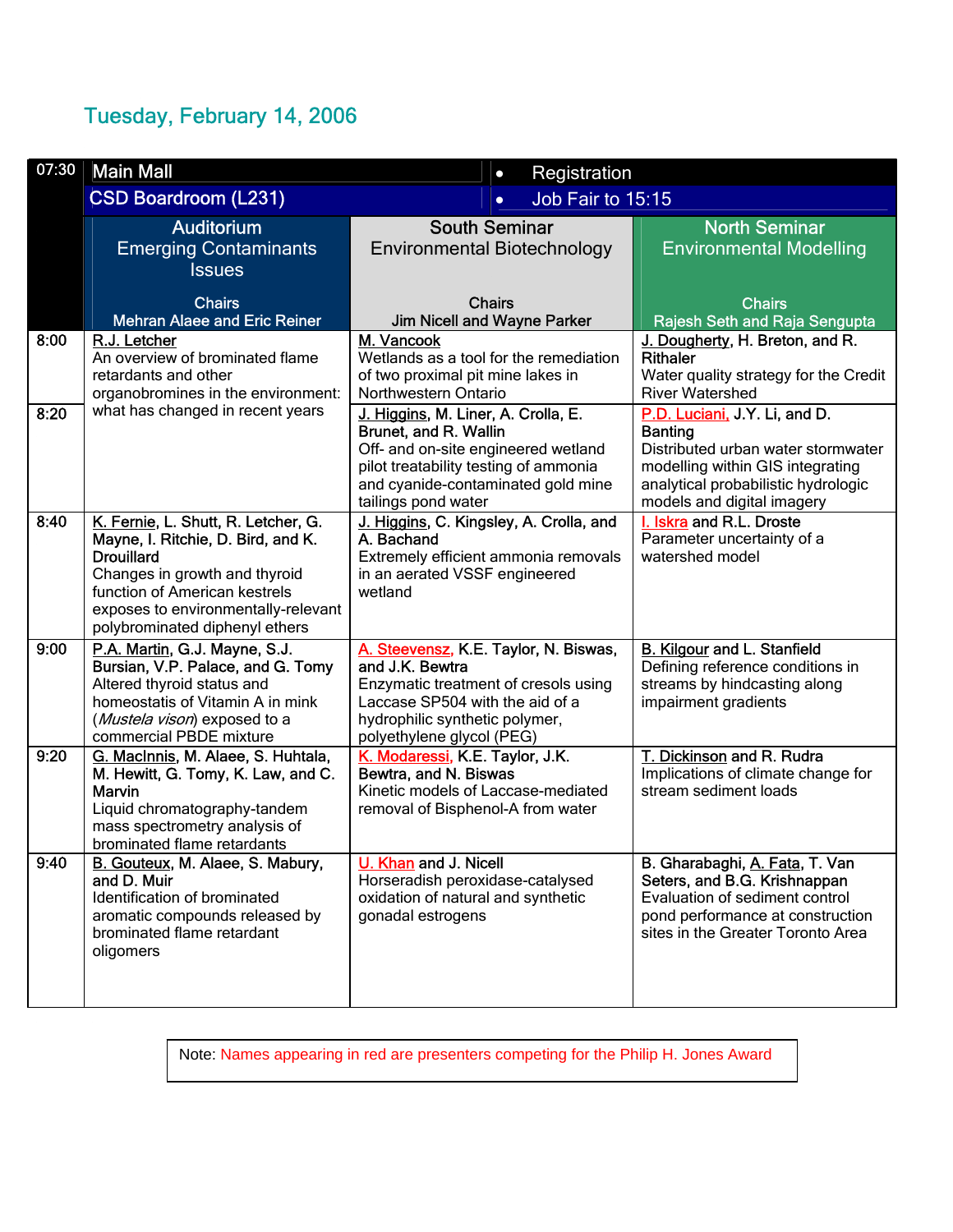| 10:00 | <b>Health Break - Main Mall</b>                                       | Hydraulics Lab - Scale Model Demonstration:                                  |                                                                     |  |  |
|-------|-----------------------------------------------------------------------|------------------------------------------------------------------------------|---------------------------------------------------------------------|--|--|
|       |                                                                       | Impact of Wave-generated Current on                                          |                                                                     |  |  |
|       |                                                                       |                                                                              | Sediment Motion at Self-scouring Outfall                            |  |  |
|       | <b>Auditorium</b>                                                     | <b>South Seminar</b>                                                         | <b>North Seminar</b>                                                |  |  |
|       | <b>Emerging Contaminants</b><br><b>Issues</b>                         | <b>Environmental Biotechnology</b>                                           | <b>Environmental Modelling</b>                                      |  |  |
|       |                                                                       |                                                                              |                                                                     |  |  |
|       | <b>Chairs</b><br><b>Mehran Alaee and Eric Reiner</b>                  | <b>Chairs</b><br><b>Jim Nicell and Wayne Parker</b>                          | <b>Chairs</b><br>Rajesh Seth and Raja Sengupta                      |  |  |
| 10:20 | V.I. Furdui, N. Stock, D.M. Whittle,                                  | J. Patapas, K.E. Taylor, N. Biswas,                                          | M. Mohammad, S. Persaud, G.                                         |  |  |
|       | P.W. Crozier, E.J. Reiner, D.C.G.                                     | and J.K. Bewtra                                                              | Luk, J.-L. Daviau, M. Stirrup, S.                                   |  |  |
|       | Muir, and S.A. Mabury                                                 | Removal of dinitrotoluene from                                               | Jacob                                                               |  |  |
|       | Perfluoroalkyl contaminants in lake<br>trout from the Great Lakes     | wastewater via enzymatic treatment<br>with peroxidase and flocculation with  | Physical modelling of a self-<br>scouring outfall on Lake Ontario   |  |  |
|       |                                                                       | sodium lauryl sulphate and alum                                              | (model demonstration immediately<br>precedes in Hydraulics Lab)     |  |  |
| 10:40 | B.F. Scott, C. Spencer, and D.C.G.                                    | M. Verma, S.K. Brar, R.D. Tyagi, R.Y.                                        | R. Seth and K. McPhedran                                            |  |  |
|       | <b>Muir</b>                                                           | Surampalli, and J.R. Valéro                                                  | Implications of chemical properties                                 |  |  |
|       | Variability of perfluorocarboxylates                                  | Potential of fungi Trichoderma spp.                                          | on their fate during various                                        |  |  |
|       | in Lake Erie and its possible causes                                  | grown on wastewater and wastewater<br>sludge for simultaneous biocontrol and | municipal treatment processes                                       |  |  |
|       |                                                                       | degradation of estrogenic compounds                                          |                                                                     |  |  |
| 11:00 | N.L. Stock, D.C.G. Muir, C. Marvin,                                   | A. Yezza, D. Fournier, and J. Hawari                                         | D.M. O'Carroll and B.E. Sleep                                       |  |  |
|       | and S.A. Mabury<br>Perfluorinated acids in Lake Ontario               | Bioconversion of agro-industrial<br>wastewater into biodegradable plastic    | Hot water flooding for enhanced<br>NAPL displacement                |  |  |
|       | sediments: source or sink?                                            | by Cupriavidus necator                                                       |                                                                     |  |  |
| 11:20 | R. Seth, M. Song, S.G. Chu, and                                       | S.K. Brar, M. Verma, R.D. Tyagi, J.R.                                        | K.E. Masekoameng, V. Bostan, A.                                     |  |  |
|       | R.J. Letcher<br>Fate of Triclosan and                                 | Valéro, and R.Y. Surampalli<br>Do wastewater and wastewater sludge           | Laursen, and L. McCarthy<br>Modelling toxicity of                   |  |  |
|       | Tetrabromobisphenol A during the                                      | possess natural features to sustain                                          | polybrominated diphenyl ethers in                                   |  |  |
|       | municipal sewage treatment                                            | Bacillus thuringiensis biopesticide                                          | the aquatic environment                                             |  |  |
|       | process                                                               | production and formulation?                                                  |                                                                     |  |  |
| 11:40 | M.M.G. Chartrand, L.M.M.<br>Jantunen, T.F. Bidleman, G.               |                                                                              | T.W. Praamsma and K.<br>Novakowski                                  |  |  |
|       | Lacrampe-Couloume, and B.S.                                           |                                                                              | Groundwater-surface interaction in                                  |  |  |
|       | Lollar                                                                |                                                                              | a fractured bedrock environment,                                    |  |  |
|       | Stable carbon isotope analysis of a-                                  |                                                                              | Perth, Ontario                                                      |  |  |
|       | Hexachlorocyclohexane (a-HCH):<br>potential for source fingerprinting |                                                                              |                                                                     |  |  |
| 12:00 | S. Backus, S. Brown, S.A. Smith, D.                                   |                                                                              |                                                                     |  |  |
|       | Muir, and M. Alaee                                                    |                                                                              |                                                                     |  |  |
|       | Occurrence of volatile methyl<br>siloxanes in the effluents of sewage |                                                                              |                                                                     |  |  |
|       | treatment plants in Southwestern                                      |                                                                              |                                                                     |  |  |
|       | Ontario                                                               |                                                                              |                                                                     |  |  |
| 12:20 | Lunch - Main Mall<br><b>Auditorium</b>                                | <b>WQRJC Editorial Board Luncheon - L601</b><br><b>South Seminar</b>         | <b>North Seminar</b>                                                |  |  |
|       | <b>Emerging Contaminants</b>                                          | <b>Drinking Water Treatment</b>                                              | <b>Agricultural Impacts</b>                                         |  |  |
|       | <b>Issues</b>                                                         |                                                                              |                                                                     |  |  |
|       |                                                                       |                                                                              |                                                                     |  |  |
|       | <b>Chairs</b><br><b>Mehran Alaee and Eric Reiner</b>                  | <b>Chair</b><br><b>Joe Salter</b>                                            | <b>Chairs</b><br><b>Tanya Mayer and Ed Topp</b>                     |  |  |
| 13:30 | G. Bickerton, C. Ptacek, S. Brown,                                    | S. Gray and S. Andrews                                                       | L.M. Hewitt, S. Batchelor,                                          |  |  |
|       | and S. Backus                                                         | A bench scale study for the treatment                                        | L. Edwards, H. Rees, L. Chow, A.                                    |  |  |
|       | A survey of perchlorate usage in<br>Canada and its occurrence in      | of taste and odour compounds using<br>UV and $UV/H2O2$                       | Macrae, S. Brasfield, K. Munkittrick,<br>C. Jardine, and K. Teather |  |  |
|       | Canadian groundwater and surface                                      |                                                                              | A multi-scale watershed evaluation                                  |  |  |
|       | waters                                                                |                                                                              | of pesticide runoff impacts in                                      |  |  |
|       |                                                                       |                                                                              | Atlantic Canada                                                     |  |  |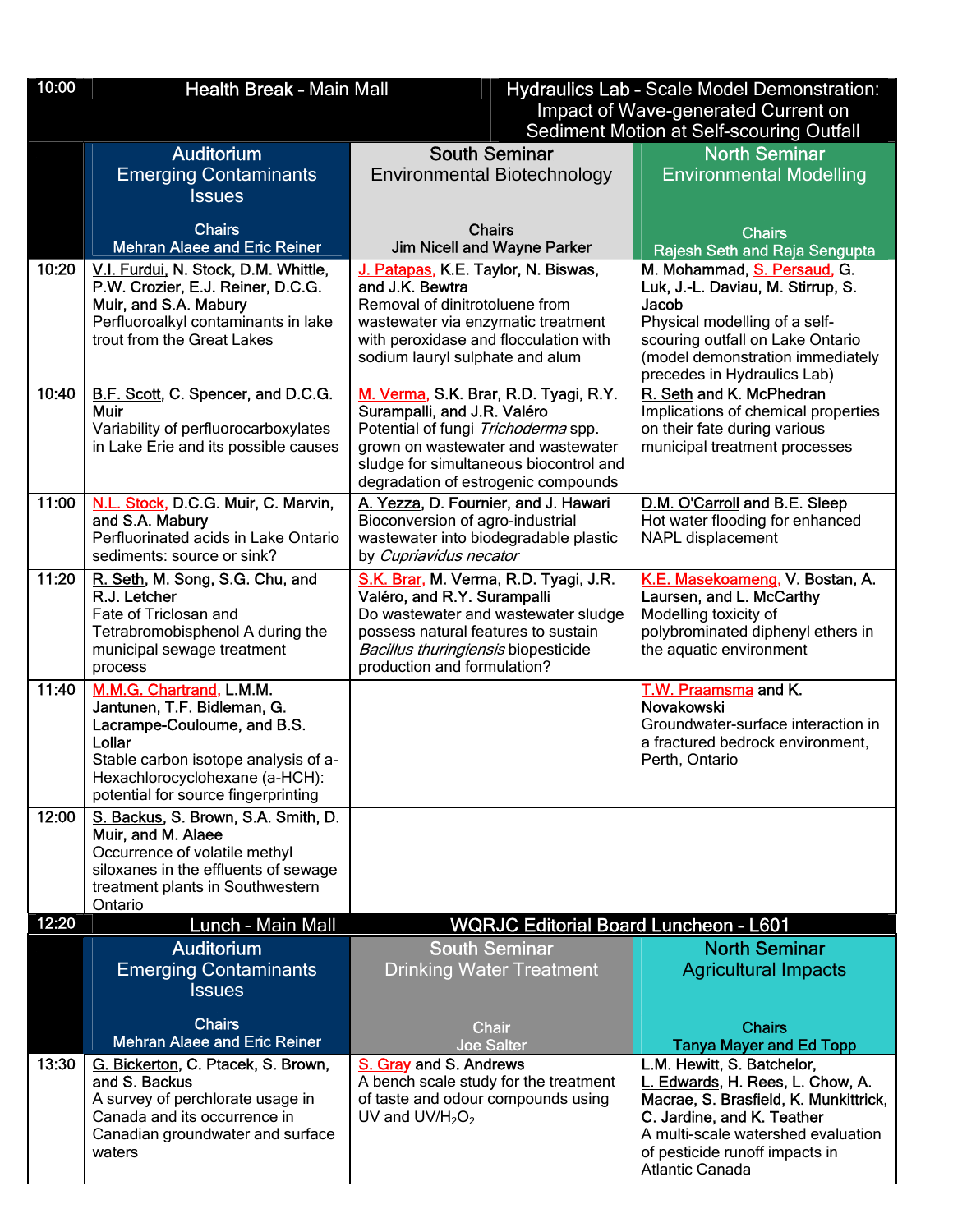| 13:50 | M.V. Colavecchia, P.V. Hodson,<br>and J.L. Parrott<br>CYP1A Induction, toxicity, and eye<br>pathology in early life stages of fish<br>exposed to oil sands              | B.S. Karnik, S.H. Davies, M.J.<br>Baumann, and S.J. Masten<br>Use of iron oxide coated ceramic<br>membranes in ozonation-membrane<br>filtration hybrid process for the control<br>of disinfection by-products | L. Edwards and J.R. Burney<br>Land use for potatoes (Solanum<br>tuberosum) and nitrogen runoff in<br>the Wilmot watershed in Prince<br>Edward Island (P.E.I.), Canada                                                                        |
|-------|-------------------------------------------------------------------------------------------------------------------------------------------------------------------------|---------------------------------------------------------------------------------------------------------------------------------------------------------------------------------------------------------------|----------------------------------------------------------------------------------------------------------------------------------------------------------------------------------------------------------------------------------------------|
| 14:10 | M.R. Gunsinger, C.J. Ptacek, and<br>L.J. Smith<br>Natural contamination of arsenic in<br>groundwater: a review of the<br>occurrence and sources in Canada               | C. Graham and B. Gorczyca<br>Application of particle analysis for iron<br>removal in groundwater treatment                                                                                                    | J.K. Levison, K. Novakowski, and<br>K. Hall<br>Agricultural impacts on<br>groundwater in fractured bedrock -<br>Tay River Valley watershed                                                                                                   |
| 14:30 | C.W.Y. Tang, X.D. Li, and C.C.M. Ip<br>Historical sources of trace metal<br>contaminants in sediments from<br>Victoria Harbour, Hong Kong                               | A. McClure<br>Greensand replacement media -<br>alternative solution for removal of iron<br>and manganese - pilot and full scale<br>data                                                                       | L. Bekeris, B. Conant Jr., D.<br>Rudolph, and N. Thomson<br>Quantifying groundwater recharge<br>and nitrate mass flux beneath<br>agricultural fields in a complex<br>geologic environment                                                    |
| 14:50 | R. Vedom<br>Water quality formation process in a<br>stream: the Fletcher's Creek project                                                                                | A. Lock, G. Spiers, F. Prevost, and T.<br><b>Maki</b><br>Multi-dimensional water quality<br>assessment of an urban drinking<br>water source                                                                   | D.R. Barton and D. McGoldrick<br>Monitoring the effects of<br>urbanization, impoundments, and<br>agriculture in a southwestern<br>Ontario stream: benthic<br>invertebrate results from the Laurel<br>Creek Monitoring Program, 1996-<br>2005 |
| 15:10 | S.B. Watson, H. Kling, and B.<br>Coedy<br>Colomac remediation plan: Tailings<br>Lake recovery and primary<br>biological responses to enhanced<br>biological remediation |                                                                                                                                                                                                               |                                                                                                                                                                                                                                              |
| 15:30 |                                                                                                                                                                         | Health Break - Main Mall                                                                                                                                                                                      |                                                                                                                                                                                                                                              |
|       | <b>Auditorium</b>                                                                                                                                                       |                                                                                                                                                                                                               |                                                                                                                                                                                                                                              |
| 15:50 | Presentation of Philip H. Jones Award                                                                                                                                   |                                                                                                                                                                                                               |                                                                                                                                                                                                                                              |
| 15:55 | <b>Concluding Remarks</b>                                                                                                                                               |                                                                                                                                                                                                               |                                                                                                                                                                                                                                              |

**This year's symposium will feature a pilot job fair. If you are seeking a new placement, or are hoping to fill a vacancy please bring a C.V. or a posting.** 

**Many thanks to Agilent Technologies for their generous sponsorship of our Monday Evening Social at Emma's Back Porch (Map included on reverse of comment form)** 

#### **Commercial Exhibitors**

**Agilent Technologies Avensys Campbell Scientific Hoskin Scientific Mandel Scientific Hanson Pipe and Products**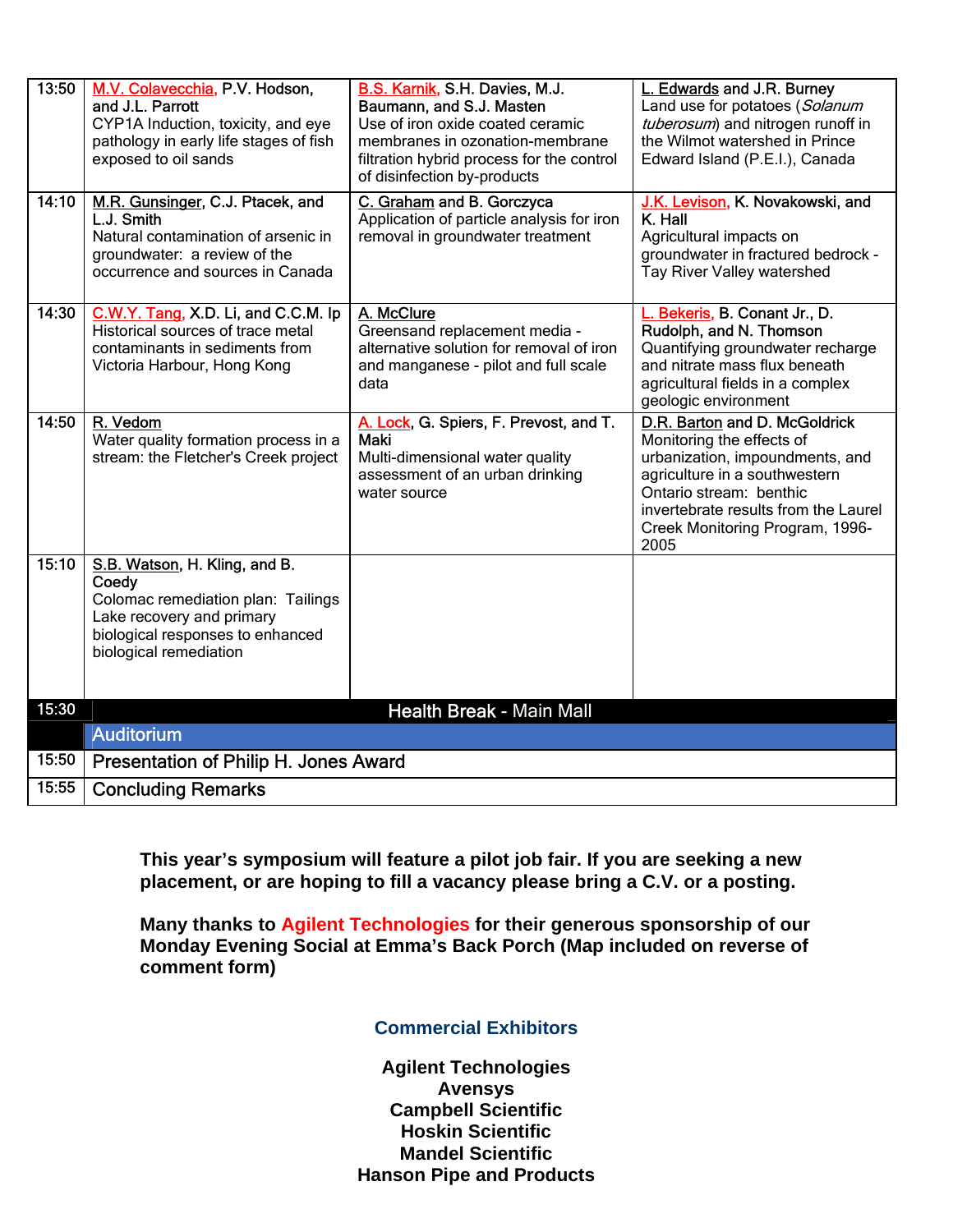### **POSTER PRESENTATIONS**

| <b>Authors</b>                                                                                                                                    | <b>Title</b>                                                                                                                                        |
|---------------------------------------------------------------------------------------------------------------------------------------------------|-----------------------------------------------------------------------------------------------------------------------------------------------------|
| F. Amiri and S. Andrews                                                                                                                           | Analysis of chloramines in drinking water                                                                                                           |
| C. Cardinal-Watkins, A. Williams, and J.<br>Nicell                                                                                                | Laccase-catalyzed oxidation of $17-\beta$ estradiol                                                                                                 |
| J.P. Chenel and R.D. Tyagi                                                                                                                        | Protease production in bioreactor by thermophilic bacterial strains<br>isolated from wastewater sludge                                              |
| M. Elektorowicz and Z. Muslat                                                                                                                     | Towards improvement of oil sludge quality for its further recycling                                                                                 |
| E. Georgiades and D. Holdway                                                                                                                      | Optimization of acetylcholinesterase activity in multiple fish species                                                                              |
| J.P. Ghosh, N. Biswas, K.E. Taylor, and<br>J.K. Bewtra                                                                                            | Optimization of the reaction conditions for enzymatic removal of<br>2,4-dimethylphenol from wastewater                                              |
| K. Hamelin, G. Bruant, A. El-Shaarawi,<br>S. Hill, T.A. Edge, S. Bekal, J.M.<br>Fairbrother, J. Harel, C. Maynard, L.<br>Masson, and R. Brousseau | High frequency of virulence genes in Escherichia coli from Great<br>Lakes recreational waters                                                       |
| <u>B. Joy</u>                                                                                                                                     | Near line automated analysis of water quality parameters: study<br>completed by Environmental Protection Agency equipment<br>verification program   |
| S.E. Keeling, L.J. Praetorius, C.L.<br>Burton, and D.A. Holdway                                                                                   | Antibiotic resistance and clonal lines identified in Escherichia coli in<br>Lake Scugog in the Durham region, Ontario                               |
| K. Modaressi and M. Borghei                                                                                                                       | PACT pilot scale reactor for color removal of textile wastewater;<br>upgrade the existing treatment plant                                           |
| M. Mousa, K.E. Taylor, N. Biswas, and<br>J.K. Bewtra                                                                                              | Enzymatic treatment of 2,4 and 2,6 Diaminotoluene (DAT) using<br>soybean peroxidase and the removal of soluble products                             |
| J. Nya and O. Thomas                                                                                                                              | Towards a sustainable water quality monitoring: the Magog River<br>monitoring station                                                               |
| H.T.T. Pham, M. Verma, R.D. Tyagi,<br>S.K. Brar, and R.Y. Surampalli                                                                              | Sludge pre-treatment processes and biodegradability: a review and<br>research initiatives                                                           |
| M.D.O. Pinheiro, M.E. Power, B.J.<br>Butler, V.R. Dayeh, R. Slawson, L.E.J.<br>Lee, D.H. Lynn, and N.C. Bols                                      | Using Tetrahymena thermophilia to study the role of protozoa in<br>inactivating viruses in water                                                    |
| M.E. Power, D. Sotornik, M.D.O.<br>Pinheiro, V.R. Dayeh, B.J. Butler, R.<br>Slawson, L.E.J. Lee, D.H. Lynn, and<br>N.C. Bols                      | Development of a fluorescent multiwell assay for evaluating the<br>capacity of the ciliated protozoan Tetrahymena for bactivory in<br>water samples |
| Q. Rochfort, K. Exall, J. Marsalek, and<br>P. Seto                                                                                                | Effectiveness of street sweeping in stormwater pollution source<br>control                                                                          |
| M.J. Sabourin, C.J. Ptacek, S.J. Brown,<br>and D.W. Blowes                                                                                        | A case study on the persistence of perchlorate following a firework<br>display, Columbia Lake, Waterloo, Ontario, Canada                            |
| B. Saha, N. Biswas, J.K. Bewtra, and<br>K.E. Taylor                                                                                               | Enzymatic treatment of diphenylamine using Laccase SP504                                                                                            |
| M. Shin, L. Svoboda, and P. Falletta                                                                                                              | Microwave assisted extraction for the determination of<br>polybrominated diphenylethers (PBDEs) in Canadian sewage<br>sludge                        |
| G. Soreanu and M. Béland                                                                                                                          | Removal of hydrogen sulfide from biogas in a biotrickling filter                                                                                    |
| H. Zhu, A. Proracki, and M. Béland                                                                                                                | Anaerobic co-digestion of organic fraction of municipal solid waste<br>and sewage sludges to produce hydrogen                                       |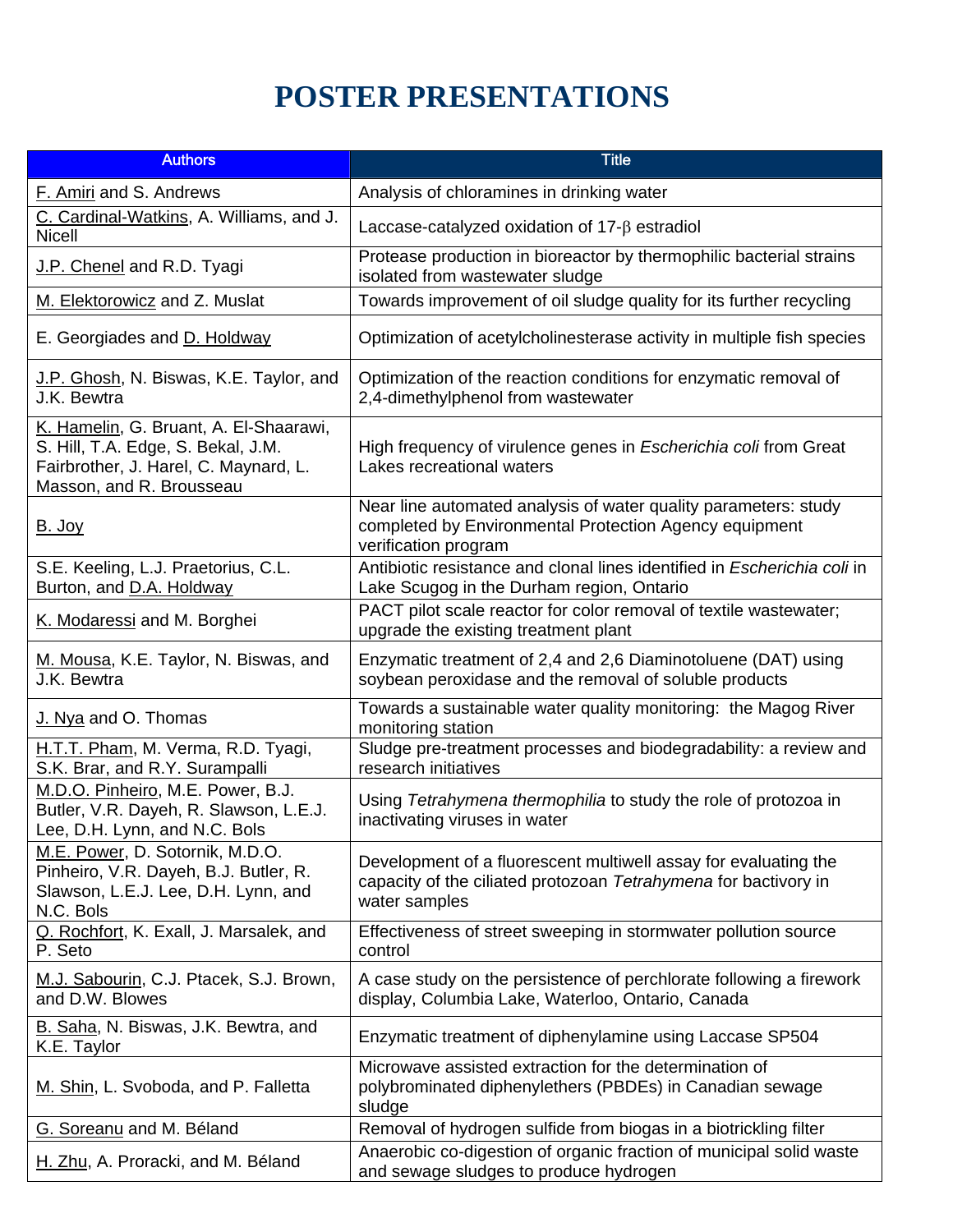| <b>Index</b>                                                                                                                                            |                                                                                                                                                                                                |                                                       |                          |                  |  |
|---------------------------------------------------------------------------------------------------------------------------------------------------------|------------------------------------------------------------------------------------------------------------------------------------------------------------------------------------------------|-------------------------------------------------------|--------------------------|------------------|--|
| <b>Authors</b>                                                                                                                                          | <b>Title</b>                                                                                                                                                                                   | <b>Session</b>                                        | Time                     | Location         |  |
| F. Amiri and S. Andrews                                                                                                                                 | Analysis of chloramines in drinking water                                                                                                                                                      | Poster                                                | Monday<br>13:00<br>16:30 | Main Mall        |  |
| <u>J. Arellano</u> and <u>J. Shao</u>                                                                                                                   | Evaluation of the effectiveness of larviciding chemicals for West<br>Nile virus control using the ELISA microbiology technique                                                                 | Recent<br>Developments in<br>Analytical<br>Techniques | Monday<br>10:45          | South<br>Seminar |  |
| S. Backus, S. Brown, S.A. Smith, D. Muir, and M.<br>Alaee                                                                                               | Occurrence of volatile methyl siloxanes in the effluents of sewage<br>treatment plants in Southwestern Ontario                                                                                 | Emerging<br>Contaminants<br><b>Issues</b>             | Tuesday<br>12:00         | Auditorium       |  |
| V.K. Balakrishnan, A. Thomas, B. Worfolk, J.<br>Toito, K. Terry, and A. Crowe                                                                           | Developing solid phase microextraction (SPME) techniques for the<br>determination of antibiotics in wastewater                                                                                 | Pharmaceuticals<br>and Personal Care<br>Products      | Monday<br>15:00          | Auditorium       |  |
| D.R. Barton and D. McGoldrick                                                                                                                           | Monitoring the effects of urbanization, impoundments, and<br>agriculture in a Southwestern Ontario stream: benthic invertebrate<br>results from the Laurel Creek Monitoring Program, 1996-2005 | Agricultural<br>Impacts                               | Tuesday<br>14:50         | North<br>Seminar |  |
| L. Bekeris, B. Conant Jr., D. Rudolph, and N.<br>Thomson                                                                                                | Quantifying groundwater recharge and nitrate mass flux beneath<br>agricultural fields in a complex geologic environment                                                                        | Agricultural<br>Impacts                               | Tuesday<br>14:30         | North<br>Seminar |  |
| G. Bickerton, C. Ptacek, S. Brown, and S. Backus                                                                                                        | A survey of perchlorate usage in Canada and its occurrence in<br>Canadian groundwater and surface waters                                                                                       | Emerging<br>Contaminants<br><b>Issues</b>             | Tuesday<br>13:30         | Auditorium       |  |
| L. Bragg, G. Ouyang, W. Zhao, Z. Qin, C. Marvin,<br>M. Alaee, and J. Pawliszyn                                                                          | Time-weighted average field sampling with SPME devices                                                                                                                                         | Recent<br>Developments in<br>Analytical<br>Techniques | Monday<br>10:10          | South<br>Seminar |  |
| S.K. Brar, M. Verma, R.D. Tyagi, J.R. Valéro, and<br>R.Y. Surampalli                                                                                    | Do wastewater and wastewater sludge possess natural features to<br>sustain Bacillus thuringiensis biopesticide production and<br>formulation?                                                  | Environmental<br>Biotechnology                        | Tuesday<br>11:20         | South<br>Seminar |  |
| S.J. Brown, C.J. Ptacek, G. Bickerton, and S.<br><b>Backus</b>                                                                                          | Analysis of perchlorate, iodide, and nitrate in water using ion<br>chromatography and electrospray triple quadrupole mass<br>spectrometry                                                      | Recent<br>Developments in<br>Analytical<br>Techniques | Monday<br>9:30           | South<br>Seminar |  |
| O. Bykova, A. Laursen, V. Bostan, and L.<br><b>McCarthy</b>                                                                                             | Do zebra mussels (Dreissena polymorpha) alter lake water<br>chemistry in a way that favours Microcystis                                                                                        | Biological<br>Assessment of<br><b>Water Quality</b>   | Monday<br>9:50           | Auditorium       |  |
| H. Cabana, C. Alexandre, S.N. Agathos, and J.P.<br>Jones                                                                                                | Laccase mediated elimination of the endocrine disrupting<br>substance Bisphenol A in a packed bed bioreactor                                                                                   | Pharmaceuticals<br>and Personal Care<br>Products      | Monday<br>16:00          | Auditorium       |  |
| C. Cardinal-Watkins, A. Williams, and J. Nicell                                                                                                         | Laccase-catalyzed oxidation of $17-\beta$ estradiol                                                                                                                                            | Poster                                                | Monday<br>13:00<br>16:30 | Main Mall        |  |
| C. Carrara, C.J. Ptacek, W.D. Robertson, D.W.<br>Blowes, M.C. Moncur, E. Sverko, J.<br>Schachtschneider, S. Cagampan, H. Steer, and S.<br><b>Backus</b> | Pharmaceutical compounds in septic systems and their mobility in<br>groundwater                                                                                                                | Pharmaceuticals<br>and Personal Care<br>Products      | Monday<br>15:20          | Auditorium       |  |
| M.M.G. Chartrand, L.M.M. Jantunen, T.F.<br>Bidleman, G. Lacrampe-Couloume, and B.S. Lollar                                                              | Stable carbon isotope analysis of $\alpha$ -Hexachlorocyclohexane<br>$(\alpha - HCH)$ : potential for source fingerprinting                                                                    | Emerging<br>Contaminants<br><b>Issues</b>             | Tuesday<br>11:40         | Auditorium       |  |
| J.P. Chenel and R.D. Tyagi                                                                                                                              | Protease production in bioreactor by thermophilic bacterial strains<br>isolated from wastewater sludge                                                                                         | Poster                                                | Monday<br>13:00<br>16:30 | Main Mall        |  |
| L. Clayton and L. Gatzke                                                                                                                                | Credit Valley Conservation's watershed report card                                                                                                                                             | <b>Linking Science</b><br>and Policy                  | Monday<br>15:20          | South<br>Seminar |  |
| M.V. Colavecchia, P.V. Hodson, and J.L. Parrott                                                                                                         | CYP1A induction, toxicity, and eye pathology in early life stages of<br>fish exposed to oil sands                                                                                              | Emerging<br>Contaminants<br><b>Issues</b>             | Tuesday<br>13:50         | Auditorium       |  |
| A.S. Crowe, J.E. Milne, and T.A. Edge                                                                                                                   | Sources of E. coli along the beaches of southern Georgian Bay,<br>Ontario, Canada                                                                                                              | Biological<br>Assessment of<br><b>Water Quality</b>   | Monday<br>11:05          | Auditorium       |  |
| Y. de Lafontaine and C. Wiley                                                                                                                           | Ballast water treatment technologies to minimize aquatic species<br>introduction: efficacy and environmental risk                                                                              | Urban Water<br>Management                             | Monday<br>10:45          | North<br>Seminar |  |
| T. Dickinson and R. Rudra                                                                                                                               | Implications of climate change for stream sediment loads                                                                                                                                       | Environmental<br>Modelling                            | Tuesday<br>9:20          | North<br>Seminar |  |
| J. Dougherty, H. Breton, and R. Rithaler                                                                                                                | Water quality strategy for the Credit River Watershed                                                                                                                                          | Environmental<br>Modelling                            | Tuesday<br>8:00          | North<br>Seminar |  |
| E.B. Dussault, V.K. Balakrishnan, E. Sverko, K.R.<br>Solomon, and P.K. Sibley                                                                           | Can sediment-borne pharmaceuticals be toxic to benthic<br>invertebrates?                                                                                                                       | Pharmaceuticals<br>and Personal Care<br>Products      | Monday<br>15:40          | Auditorium       |  |
| L. Edwards and J.R. Burney                                                                                                                              | Land use for potatoes (Solanum tuberosum) and nitrogen runoff in<br>the Wilmot watershed in Prince Edward Island (P.E.I.), Canada                                                              | Agricultural<br>Impacts                               | Tuesday<br>13:50         | North<br>Seminar |  |
| M. Elektorowicz and Z. Muslat                                                                                                                           | Towards improvement of oil sludge quality for its further recycling                                                                                                                            | Poster                                                | Monday<br>13:00<br>16:30 | Main Mall        |  |
| F. Fan and H. Zhou                                                                                                                                      | Modelling of long-term irreversible fouling in submerged<br>membrane bioreactors for municipal wastewater treatment                                                                            | Urban Water<br>Management                             | Monday<br>11:25          | North<br>Seminar |  |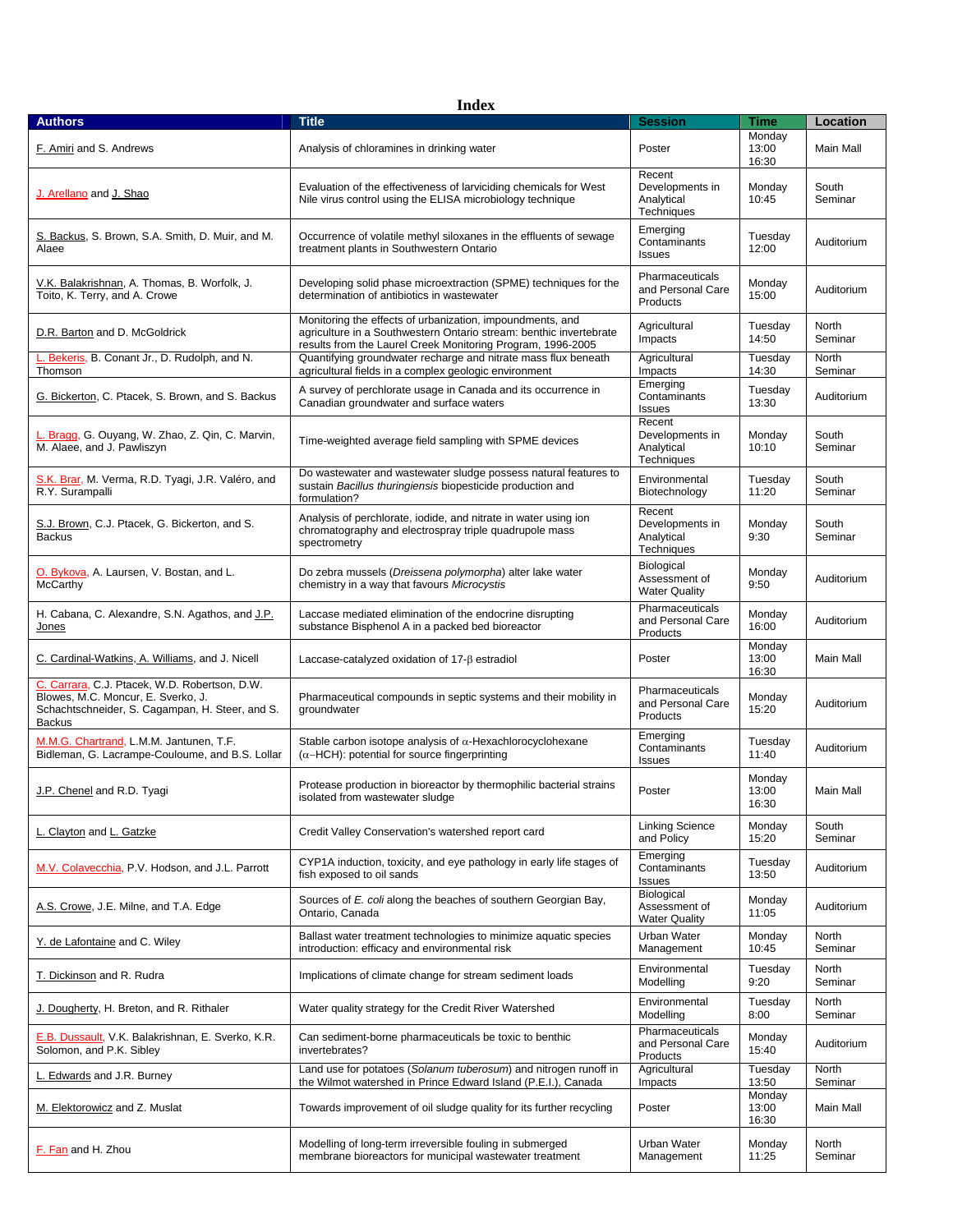| K. Fernie, L. Shutt, R. Letcher, G. Mayne, I.<br>Ritchie, D. Bird, and K. Drouillard                                                           | Changes in growth and thyroid function of American kestrels<br>exposes to environmentally-relevant polybrominated diphenyl<br>ethers              | Emerging<br>Contaminants<br><b>Issues</b>             | Tuesday<br>8:40          | Auditorium       |
|------------------------------------------------------------------------------------------------------------------------------------------------|---------------------------------------------------------------------------------------------------------------------------------------------------|-------------------------------------------------------|--------------------------|------------------|
| V.I. Furdui, N. Stock, D.M. Whittle, P.W. Crozier,<br>E.J. Reiner, D.C.G. Muir, and S.A. Mabury                                                | Perfluoroalkyl contaminants in lake trout from the Great Lakes                                                                                    | Emerging<br>Contaminants<br><b>Issues</b>             | Tuesday<br>10:20         | Auditorium       |
| E. Georgiades and D. Holdway                                                                                                                   | Optimization of acetylcholinesterase activity in multiple fish species                                                                            | Poster                                                | Monday<br>13:00<br>16:30 | Main Mall        |
| B. Gharabaghi, A. Fata, T. Van Seters, and B.G.<br>Krishnappan                                                                                 | Evaluation of sediment control pond performance at construction<br>sites in the Greater Toronto Area                                              | Environmental<br>Modelling                            | Tuesday<br>9:40          | North<br>Seminar |
| J.P. Ghosh, N. Biswas, K.E. Taylor, and J.K.<br><b>Bewtra</b>                                                                                  | Optimization of the reaction conditions for enzymatic removal of<br>2,4-dimethylphenol from wastewater                                            | Poster                                                | Monday<br>13:00<br>16:30 | Main Mall        |
| A.R. Goold and P.F. Lee                                                                                                                        | Toxicity investigations on a pit-lake in Northwestern Ontario,<br>Canada                                                                          | Biological<br>Assessment of<br><b>Water Quality</b>   | Monday<br>9:30           | Auditorium       |
| B. Gouteux, M. Alaee, S. Mabury, and D. Muir                                                                                                   | Identification of brominated aromatic compounds released by<br>brominated flame retardant oligomers                                               | Emerging<br>Contaminants<br>Issues                    | Tuesday<br>9:40          | Auditorium       |
| C. Graham and B. Gorczyca                                                                                                                      | Application of particle analysis for Iron removal in groundwater<br>treatment                                                                     | <b>Drinking Water</b><br>Treatment                    | Tuesday<br>14:10         | South<br>Seminar |
| S. Gray and S. Andrews                                                                                                                         | A bench scale study for the treatment of taste and odour<br>compounds using UV and UV/H <sub>2</sub> O <sub>2</sub>                               | <b>Drinking Water</b><br>Treatment                    | Tuesday<br>13:30         | South<br>Seminar |
| M.R. Gunsinger, C.J. Ptacek, and L.J. Smith                                                                                                    | Natural contamination of Arsenic in groundwater: a review of the<br>occurrence and sources in Canada                                              | Emerging<br>Contaminants<br><b>Issues</b>             | Tuesday<br>14:10         | Auditorium       |
| K. Hamelin, G. Bruant, A. El-Shaarawi, S. Hill, T.A.<br>Edge, S. Bekal, J.M. Fairbrother, J. Harel, C.<br>Maynard, L. Masson, and R. Brousseau | High frequency of virulence genes in Escherichia coli from Great<br>Lakes recreational waters                                                     | Poster                                                | Monday<br>13:00<br>16:30 | Main Mall        |
| E. Hanna, T. Koveshnikova, E. Kuruzc, E. Miller,<br>and P. Victor                                                                              | BENSIM: a stakeholder-driven model of the benefits of<br>environmental clean-up projects                                                          | <b>Linking Science</b><br>and Policy                  | Monday<br>14:40          | South<br>Seminar |
| L.M. Hewitt, S. Batchelor, L. Edwards, H. Rees, L.<br>Chow, A. Macrae, S. Brasfield, K. Munkittrick, C.<br>Jardine, and K. Teather             | A multi-scale watershed evaluation of pesticide runoff impacts in<br>Atlantic Canada                                                              | Agricultural<br>Impacts                               | Tuesday<br>13:30         | North<br>Seminar |
| J. Higgins, M. Liner, A. Crolla, E. Brunet, and R.<br>Wallin                                                                                   | Off- and on-site engineered wetland pilot treatability testing of<br>ammonia and cyanide-contaminated gold mine tailings pond water               | Environmental<br>Biotechnology                        | Tuesday<br>8:20          | South<br>Seminar |
| J. Higgins, C. Kingsley, A. Crolla, and A. Bachand                                                                                             | Extremely efficient ammonia removals in an aerated VSSF<br>engineered wetland                                                                     | Environmental<br>Biotechnology                        | Tuesday<br>8:40          | South<br>Seminar |
| S. Hill, P. Seto, J. Marsalek, and T. Edge                                                                                                     | Determination of the sources of fecal pollution at Toronto beaches<br>using rep-PCR DNA fingerprinting                                            | Biological<br>Assessment of<br><b>Water Quality</b>   | Monday<br>11:45          | Auditorium       |
| E.T. Howell                                                                                                                                    | Fine-scale analysis of water quality on the SE shores of Lake<br>Huron: relevance and approach                                                    | Biological<br>Assessment of<br><b>Water Quality</b>   | Monday<br>10:10          | Auditorium       |
| S. Hrudey                                                                                                                                      | From Walkerton to Keshechewan – Is safe drinking water really so<br>difficult?                                                                    | <b>NWRI</b><br>Distinguished<br>Speaker               | Monday<br>8:45           | Auditorium       |
| S. Huhtala, J. Nuutinen, B. Baars, and M. Alaee                                                                                                | Application of low-pressure gas chromatography MS/MS to the<br>determination of PBDEs                                                             | Recent<br>Developments in<br>Analytical<br>Techniques | Monday<br>9:50           | South<br>Seminar |
| J.L. Isaac-Renton, H. Schreier, V. Gannon, T.<br>Edge, C. Ong, and N. Neumann                                                                  | A comparison of the cumulative impact of wildlife, land use, and<br>environment on three raw water sources                                        | Biological<br>Assessment of<br><b>Water Quality</b>   | Monday<br>14:05          | Auditorium       |
| I. Iskra and R.L. Droste                                                                                                                       | Parameter uncertainty of a watershed model                                                                                                        | Environmental<br>Modelling                            | Tuesday<br>8:40          | North<br>Seminar |
| <u>B. Joy</u>                                                                                                                                  | Near line automated analysis of water quality parameters: study<br>completed by Environmental Protection Agency equipment<br>verification program | Poster                                                | Monday<br>13:00<br>16:30 | Main Mall        |
| B.S. Karnik, S.H. Davies, M.J. Baumann, and S.J.<br>Masten                                                                                     | Use of iron oxide coated ceramic membranes in ozonation-<br>membrane filtration hybrid process for the control of disinfection<br>by-products     | <b>Drinking Water</b><br>Treatment                    | Tuesday<br>13:50         | South<br>Seminar |
| S.E. Keeling, L.J. Praetorius, C.L. Burton, D.A.<br>Holdway                                                                                    | Antibiotic resistance and clonal lines identified in Escherichia coli<br>in Lake Scugog in the Durham region, Ontario                             | Poster                                                | Monday<br>13:00<br>16:30 | Main Mall        |
| I. Khan, V. Gannon, R. Kent, D. Lapen, J. Miller,<br>N. Neumann, R. Phillips, W. Robertson, E. Topp,<br>E. van Bochove, and T. Edge            | The National Agri-Environmental Standards Initiative: occurrence<br>of waterborne pathogens in agriculture watersheds across Canada               | Biological<br>Assessment of<br><b>Water Quality</b>   | Monday<br>13:45          | Auditorium       |
| U. Khan and J. Nicell                                                                                                                          | Horseradish peroxidase-catalysed oxidation of natural and<br>synthetic gonadal estrogens                                                          | Environmental<br>Biotechnology                        | Tuesday<br>9:40          | South<br>Seminar |
| <b>B. Kilgour and L. Stanfield</b>                                                                                                             | Defining reference conditions in streams by hindcasting along<br>impairment gradients                                                             | Environmental<br>Modelling                            | Tuesday<br>9:00          | North<br>Seminar |
| J. Kochany                                                                                                                                     | Dissolved oxygen measurements as a tool for optimization of SBR<br>operation treating high strength wastewater                                    | Urban Water<br>Management                             | Monday<br>14:05          | North<br>Seminar |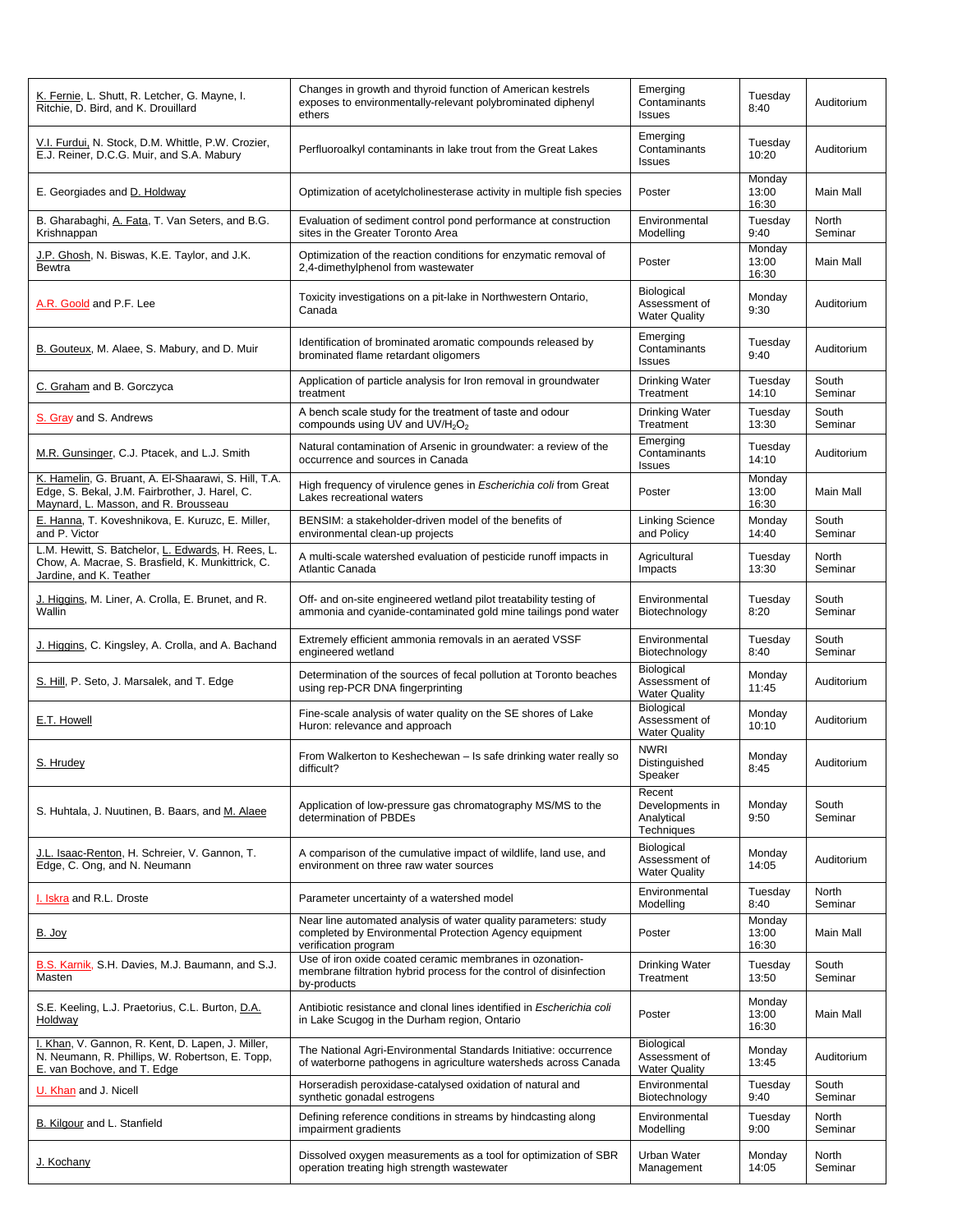| T. Kon, H. Lee, and J. Trevors                                                                                            | Investigating the sources of microbial pollution of a posted beach                                                                                                              | Biological<br>Assessment of<br><b>Water Quality</b>   | Monday<br>10:45          | Auditorium       |
|---------------------------------------------------------------------------------------------------------------------------|---------------------------------------------------------------------------------------------------------------------------------------------------------------------------------|-------------------------------------------------------|--------------------------|------------------|
| S. Larass, J. Mouthon-Bello, H. Zhou, and H.<br>Husain                                                                    | Combining membrane bioreactors with biological nutrient removal<br>processes for removing the nutrients from municipal wastewater                                               | Urban Water<br>Management                             | Monday<br>11:05          | North<br>Seminar |
| R.J. Letcher                                                                                                              | An overview of brominated flame retardants and other<br>organobromines in the environment: what has changed in recent<br>years                                                  | Emerging<br>Contaminants<br><b>Issues</b>             | Tuesday<br>8:00          | Auditorium       |
| J.K. Levison, K. Novakowski, and K. Hall                                                                                  | Agricultural impacts on groundwater in fractured bedrock - Tay<br>River Valley watershed                                                                                        | Agricultural<br>Impacts                               | Tuesday<br>14:10         | North<br>Seminar |
| A. Lock, G. Spiers, F. Prevost, and T. Maki                                                                               | Multi-dimensional water quality assessment of an urban drinking<br>water source                                                                                                 | <b>Drinking Water</b><br>Treatment                    | Tuesday<br>14:50         | South<br>Seminar |
| M. Logan                                                                                                                  | Engaging the Muskoka Lakes community in water quality<br>management through an interactive scientific program and<br>Internet-based common map information exchange application | <b>Linking Science</b><br>and Policy                  | Monday<br>15:40          | South<br>Seminar |
| P.D. Luciani, J.Y. Li, and D. Banting                                                                                     | Distributed urban water stormwater modelling within GIS<br>integrating analytical probabilistic hydrologic models and digital<br>imagery                                        | Environmental<br>Modelling                            | Tuesday<br>8:20          | North<br>Seminar |
| G. MacInnis, M. Alaee, S. Huhtala, M. Hewitt, G.<br>Tomy, K. Law, and C. Marvin                                           | Liquid chromatography-tandem mass spectrometry analysis of<br>brominated flame retardants                                                                                       | Emerging<br>Contaminants<br><b>Issues</b>             | Tuesday<br>9:20          | Auditorium       |
| P.A. Martin, G.J. Mayne, S.J. Bursian, V.P.<br>Palace, and G. Tomy                                                        | Altered thyroid status and homeostatis of Vitamin A in mink<br>(Mustela vison) exposed to a commercial PBDE mixture                                                             | Emerging<br>Contaminants<br>Issues                    | Tuesdav<br>9:00          | Auditorium       |
| K.E. Masekoameng, V. Bostan, A. Laursen, and L.<br>McCarthy                                                               | Modelling toxicity of polybrominated diphenyl ethers in the aquatic<br>environment                                                                                              | Environmental<br>Modelling                            | Tuesday<br>11:20         | North<br>Seminar |
| A. McClure                                                                                                                | Greensand replacement media - alternative solution for removal of<br>iron and manganese - pilot and full scale data                                                             | <b>Drinking Water</b><br>Treatment                    | Tuesday<br>14:30         | South<br>Seminar |
| J.E. Milne and M.N. Charlton                                                                                              | Escherichia coli (E. coli) in pore water of beach sand and<br>nearshore water at four beaches on Lake Ontario and Hamilton<br>Harbour                                           | Biological<br>Assessment of<br><b>Water Quality</b>   | Monday<br>11:25          | Auditorium       |
| K. Modaressi, K.E. Taylor, J.K. Bewtra, and N.<br><b>Biswas</b>                                                           | Kinetic models of Laccase-mediated removal of Bisphenol-A from<br>water                                                                                                         | Environmental<br>Biotechnology                        | Tuesday<br>9:20          | South<br>Seminar |
| K. Modaressi and M. Borghei                                                                                               | PACT pilot scale reactor for color removal of textile wastewater;<br>upgrade the existing treatment plant                                                                       | Poster                                                | Monday<br>13:00<br>16:30 | Main Mall        |
| M. Mohammad, S. Persaud, G. Luk, J.-L. Daviau,<br>M. Stirrup, S. Jacob                                                    | Physical modelling of a self-scouring outfall on Lake Ontario                                                                                                                   | Environmental<br>Modelling                            | Tuesday<br>10:20         | North<br>Seminar |
| B. Mondal and M. Warith                                                                                                   | Shredded tire chips as packing media in trickling filter system for<br>landfill leachate treatment                                                                              | Urban Water<br>Management                             | Monday<br>13:25          | North<br>Seminar |
| M. Mousa, K.E. Taylor, N. Biswas, and J.K. Bewtra                                                                         | Enzymatic treatment of 2,4 and 2,6 Diaminotoluene (DAT) using<br>soybean peroxidase and the removal of soluble products                                                         | Poster                                                | Monday<br>13:00<br>16:30 | Main Mall        |
| J. Nya and O. Thomas                                                                                                      | Towards a sustainable water quality monitoring: the Magog River<br>monitoring station                                                                                           | Poster                                                | Monday<br>13:00<br>16:30 | Main Mall        |
| J.-P. Nywening, H. Zhou, and H. Husain                                                                                    | Influence of operating conditions on fouling behaviours in<br>membrane bioreactor processes                                                                                     | Urban Water<br>Management                             | Monday<br>11:45          | North<br>Seminar |
| D.M. O'Carroll and B.E. Sleep                                                                                             | Hot water flooding for enhanced NAPL displacement                                                                                                                               | Environmental<br>Modelling                            | Tuesday<br>11:00         | North<br>Seminar |
| J.A. Oleszkiewicz                                                                                                         | Trends and research in biosolids management in North America<br>and in the European Union                                                                                       | <b>Linking Science</b><br>and Policy                  | Monday<br>15:00          | South<br>Seminar |
| J. Patapas, K.E. Taylor, N. Biswas, and J.K.<br>Bewtra                                                                    | Removal of dinitrotoluene from wastewater via enzymatic<br>treatment with peroxidase and flocculation with sodium lauryl<br>sulphate and alum                                   | Environmental<br>Biotechnology                        | Tuesday<br>10:20         | South<br>Seminar |
| H.T.T. Pham, M. Verma, R.D. Tyagi, S.K. Brar,<br>and R.Y. Surampalli                                                      | Sludge pre-treatment processes and biodegradability: a review<br>and research initiatives                                                                                       | Poster                                                | Monday<br>13:00<br>16:30 | Main Mall        |
| M.D.O. Pinheiro, M.E. Power, B.J. Butler, V.R.<br>Dayeh, R. Slawson, L.E.J. Lee, D.H. Lynn, and<br>N.C. Bols              | Using Tetrahymena thermophilia to study the role of protozoa in<br>inactivating viruses in water                                                                                | Poster                                                | Monday<br>13:00<br>16:30 | Main Mall        |
| M.E. Power, D. Sotornik, M.D.O. Pinheiro, V.R.<br>Dayeh, B.J. Butler, R. Slawson, L.E.J. Lee, D.H.<br>Lynn, and N.C. Bols | Development of a fluorescent multiwell assay for evaluating the<br>capacity of the ciliated protozoan Tetrahymena for bactivory in<br>water samples                             | Poster                                                | Monday<br>13:00<br>16:30 | Main Mall        |
| T.W. Praamsma and K. Novakowski                                                                                           | Groundwater-surface interaction in a fractured bedrock<br>environment, Perth, Ontario                                                                                           | Environmental<br>Modelling                            | Tuesday<br>11:40         | North<br>Seminar |
| E.J. Reiner, A.R. Boden, A. Mascalu, and G.<br>Ladwig                                                                     | Analysis of persistent organic pollutants in environmental samples<br>using two dimensional gas chromatography (2DGC)                                                           | Recent<br>Developments in<br>Analytical<br>Techniques | Monday<br>11:05          | South<br>Seminar |
| Q. Rochfort, K. Exall, J. Marsalek, and P. Seto                                                                           | Effectiveness of street sweeping in stormwater pollution source<br>control                                                                                                      | Poster                                                | Monday<br>13:00<br>16:30 | Main Mall        |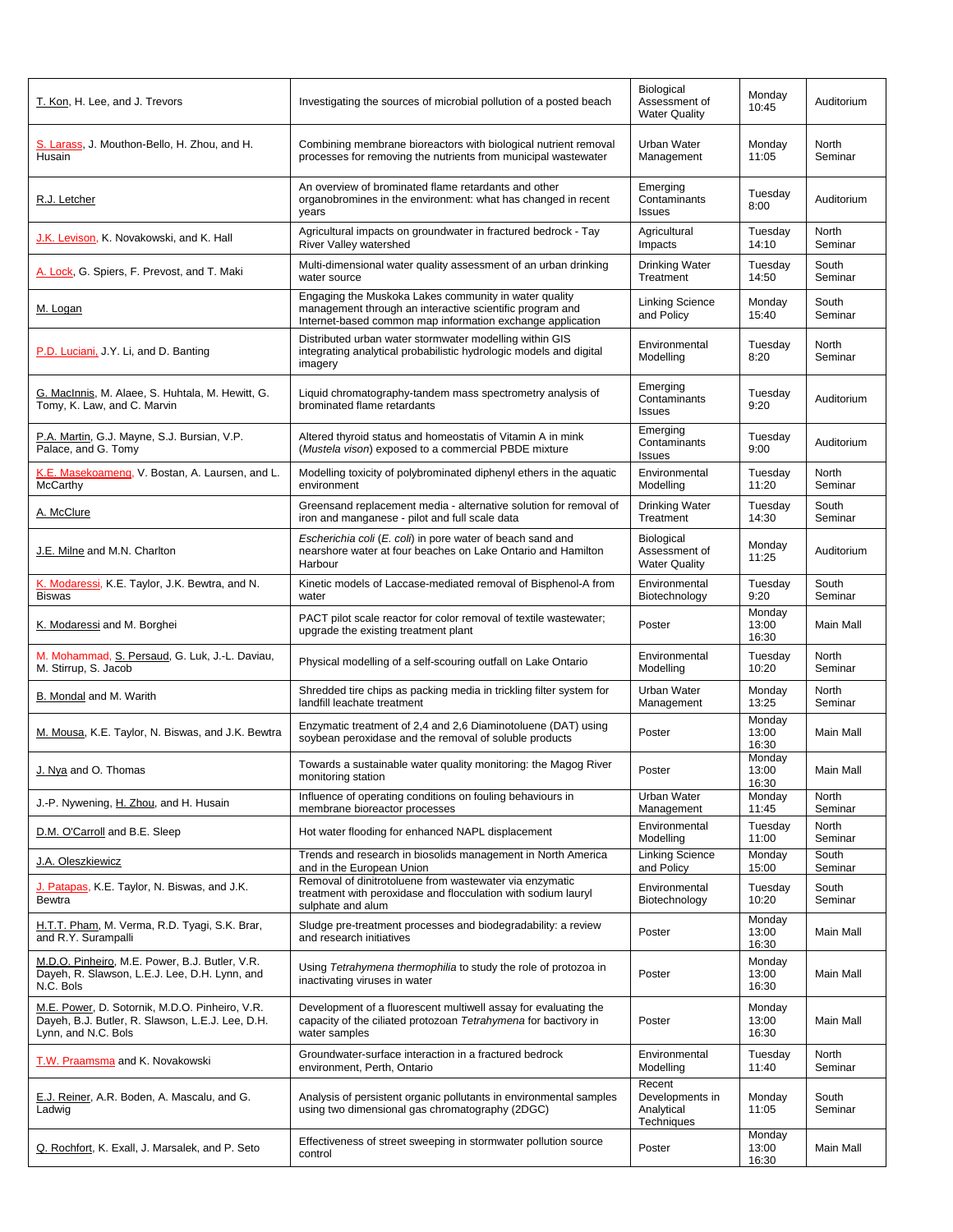| M.J. Sabourin, C.J. Ptacek, S.J. Brown, and D.W.<br><b>Blowes</b>                   | A case study on the persistence of perchlorate following a firework<br>display, Columbia Lake, Waterloo, Ontario, Canada                                | Poster                                           | Monday<br>13:00<br>16:30 | Main Mall        |
|-------------------------------------------------------------------------------------|---------------------------------------------------------------------------------------------------------------------------------------------------------|--------------------------------------------------|--------------------------|------------------|
| B. Saha, N. Biswas, J.K. Bewtra, and K.E. Taylor                                    | Enzymatic treatment of diphenylamine using Laccase SP504                                                                                                | Poster                                           | Monday<br>13:00<br>16:30 | Main Mall        |
| B.F. Scott, C. Spencer, and D.C.G. Muir                                             | Variability of perfluorocarboxylates in Lake Erie and its possible<br>causes                                                                            | Emerging<br>Contaminants<br><b>Issues</b>        | Tuesday<br>10:40         | Auditorium       |
| R. Seth, M. Song, S.G. Chu, and R.J. Letcher                                        | Fate of Triclosan and Tetrabromobisphenol A during the municipal<br>sewage treatment process                                                            | Emerging<br>Contaminants<br>Issues               | Tuesday<br>11:20         | Auditorium       |
| R. Seth and K. McPhedran                                                            | Implications of chemical properties on their fate during various<br>municipal treatment processes                                                       | Environmental<br>Modelling                       | Tuesday<br>10:40         | North<br>Seminar |
| R. Sherif, W. Parker, K. Kennedy, and P. Seto                                       | Microaerobic pre-treatment of extended air sewage sludge for the<br>enhanced destruction of pathogenic bacteria in aerobic digestion                    | Urban Water<br>Management                        | Monday<br>15:00          | North<br>Seminar |
| M.Shin, L. Svoboda, and P. Falletta                                                 | Microwave assisted extraction for the determination of<br>polybrominated diphenylethers (PBDEs) in Canadian sewage<br>sludge                            | Poster                                           | Monday<br>13:00<br>16:30 | Main Mall        |
| G. Soreanu and M. Béland                                                            | Removal of hydrogen sulfide from biogas in a biotrickling filter                                                                                        | Poster                                           | Monday<br>13:00<br>16:30 | Main Mall        |
| A. Steevensz, K.E. Taylor, N. Biswas, and J.K.<br>Bewtra                            | Enzymatic treatment of cresols using Laccase SP504 with the aid<br>of a hydrophilic synthetic polymer, Polyethylene glycol (PEG)                        | Environmental<br>Biotechnology                   | Tuesday<br>9:00          | South<br>Seminar |
| N.L. Stock, D.C.G. Muir, C. Marvin, and S.A.<br>Mabury                              | Perfluorinated acids in Lake Ontario sediments: source or sink?                                                                                         | Emerging<br>Contaminants<br><b>Issues</b>        | Tuesday<br>11:00         | Auditorium       |
| Y.Y.J. Tan, M.A. Hashim, K.B. Ramachandran                                          | Biomass acclimatisation to sequentially varying substrates in an<br>upflow anaerobic sludge blanket (UASB) reactor                                      | <b>Urban Water</b><br>Management                 | Monday<br>13:45          | North<br>Seminar |
| T.C. Tan, R.R. Farnood, B. Cairns, and T. Mao                                       | Effect of particle size on UV disinfection performance                                                                                                  | Urban Water<br>Management                        | Monday<br>9:30           | North<br>Seminar |
| C.W.Y. Tang, X.D. Li, and C.C.M. Ip                                                 | Historical sources of trace metal contaminants in sediments from<br>Victoria Harbour, Hong Kong                                                         | Emerging<br>Contaminants<br><b>Issues</b>        | Tuesday<br>14:30         | Auditorium       |
| I. Toreci, R.L. Droste, and K.J. Kennedy                                            | Preliminary work on the effect of high temperature microwave<br>treatment on thickened waste activated sludge characterization                          | Urban Water<br>Management                        | Monday<br>15:20          | North<br>Seminar |
| M. Vancook                                                                          | Wetlands as a tool for the remediation of two proximal pit mine<br>lakes in Northwestern Ontario                                                        | Environmental<br>Biotechnology                   | Tuesday<br>8:00          | South<br>Seminar |
| R. Vedom                                                                            | Water quality formation process in a stream: the Fletcher's Creek<br>project                                                                            | Emerging<br>Contaminants<br><b>Issues</b>        | Tuesday<br>14:50         | Auditorium       |
| M. Verma, S.K. Brar, R.D. Tyagi, R.Y. Surampalli,<br>and J.R. Valéro                | Potential of fungi Trichoderma spp. grown on wastewater and<br>wastewater sludge for simultaneous biocontrol and degradation of<br>estrogenic compounds | Environmental<br>Biotechnology                   | Tuesday<br>10:40         | South<br>Seminar |
| S.B. Watson, H. Kling, and B. Coedy                                                 | Colomac remediation plan: Tailings Lake recovery and primary<br>biological responses to enhanced biological remediation                                 | Emerging<br>Contaminants<br>Issues               | Tuesday<br>15:10         | Auditorium       |
| K. Wei and H. Zhou                                                                  | Using ozone as a disinfectant for food processing water treatment                                                                                       | Urban Water<br>Management                        | Monday<br>10:10          | North<br>Seminar |
| Y. Weng, L.A. Robertson, L. Lishman, J. Wood, S.<br>Kok, V. Pileggi, and S. Dickson | Investigation of optimum operating conditions for recirculating sand<br>filters                                                                         | Urban Water<br>Management                        | Monday<br>14:40          | North<br>Seminar |
| A.M. Weselan                                                                        | A provincial framework for risk assessment - provincial guidance<br>materials                                                                           | <b>Linking Science</b><br>and Policy             | Monday<br>16:00          | South<br>Seminar |
| J.J. Yang, S. Lemanik, E. Topp, P. Yang, T. Ho,<br>and S. Kleywegt                  | The determination of polycyclic and nitro musks in aqueous and<br>solid matrices by gas chromatography-time of flight-mass<br>spectrometry              | Pharmaceuticals<br>and Personal Care<br>Products | Monday<br>14:40          | Auditorium       |
| A. Yezza, D. Fournier, and J. Hawari                                                | Bioconversion of agro-industrial wastewater into biodegradable<br>plastic by Cupriavidus necator                                                        | Environmental<br>Biotechnology                   | Tuesday<br>11:00         | South<br>Seminar |
| H.N. Yong, T. Mao, W. Cairns, and R.R. Farnood                                      | Using ultrasound as a pretreatment in ultraviolet disinfection of<br>municipal wastewater                                                               | Urban Water<br>Management                        | Monday<br>9:50           | North<br>Seminar |
| J. Zheng and K. Kennedy                                                             | Effect of mild microwave pretreatment on digestion of primary<br>sludge                                                                                 | Urban Water<br>Management                        | Monday<br>15:40          | North<br>Seminar |
| H. Zhu, A. Proracki, and M. Béland                                                  | Anaerobic co-digestion of organic fraction of municipal solid waste<br>and sewage sludges to produce hydrogen                                           | Poster                                           | Monday<br>13:00<br>16:30 | Main Mall        |